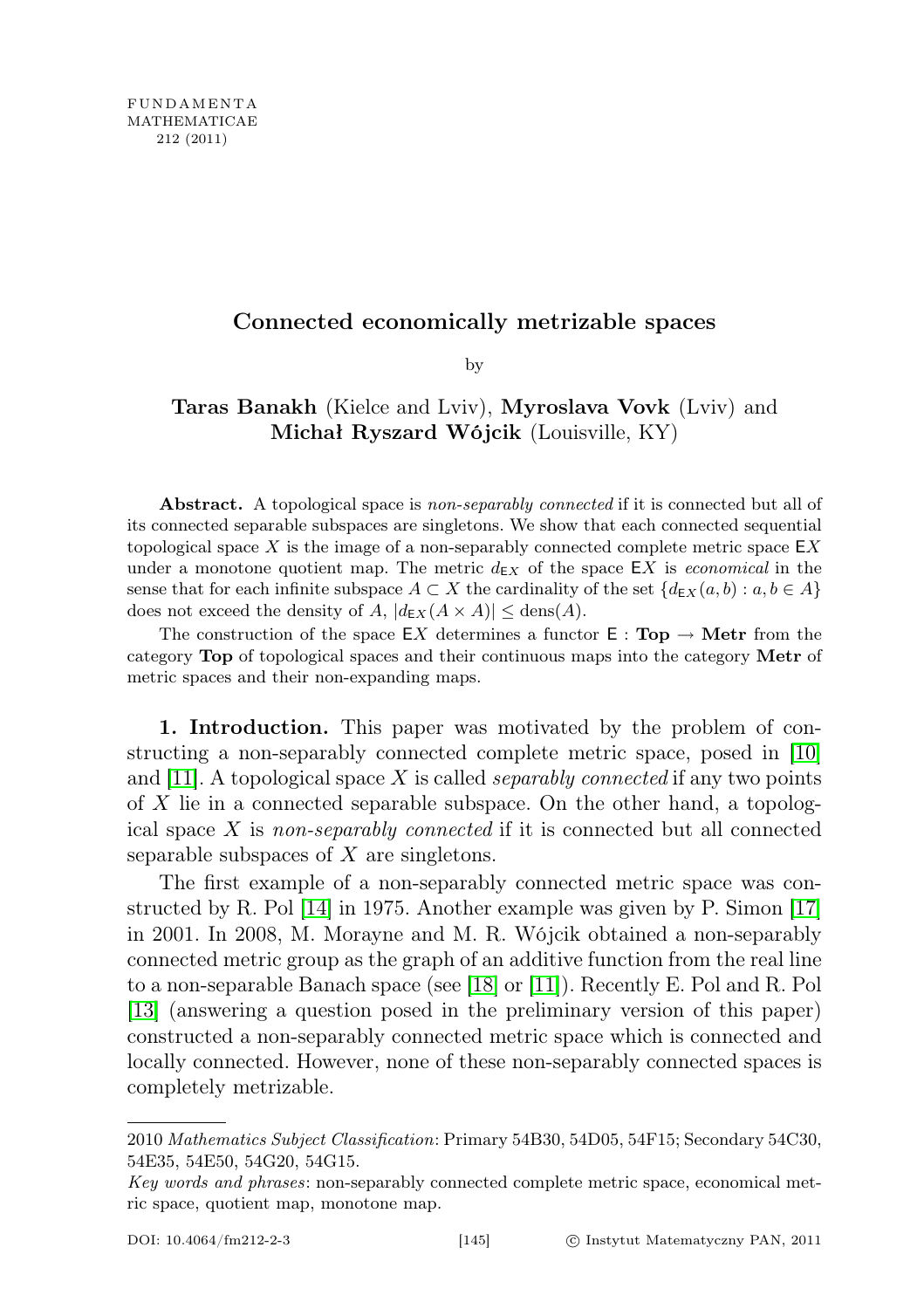In this paper we shall suggest a general (functorial) construction of nonseparably connected complete metric spaces. Our approach is based on the notion of an *economical* metric space. This is a metric space  $(X, d)$  such that for each infinite subspace  $A \subset X$  the set  $d(A \times A) = \{d(a, b) : a, b \in A\}$  has cardinality  $|d(A \times A)| \leq \text{dens}(A)$  where  $\text{dens}(A) = \min\{|D| : D \subset A \subset \overline{D}\}\$ stands for the density of A.

It is easy to see that each separable subspace of an economical metric space is zero-dimensional and hence each connected economically metrizable space is non-separably connected. The following theorem, which is the main result of the paper, yields many examples of connected economical complete metric spaces, thus resolving Problem 2 of [\[11\]](#page-27-1). This theorem is proved in Section [9](#page-22-0) (see Theorem [9.1\)](#page-23-0).

THEOREM 1.1. Each (connected) sequential topological space  $X$  is the image of a (connected) economical complete metric space EX under a monotone quotient map  $\xi_X : \mathsf{E} X \to X$ .

As we shall see, the construction of the space  $EX$  determines a functor

## $E: Top \rightarrow Metr$

from the category Top of topological spaces and their continuous maps to the category Metr of metric spaces and their non-expanding maps. The functor E will be defined as the composition  $E = \mathcal{L}^{\omega} \circ D$  of the functor of sequential decomposition  $D : Top \rightarrow PMetr$  and the functor of infinite iterated cobweb  $\mathscr{L}$  : **PMetr**  $\rightarrow$  **Metr**. Here **PMetr** is the category of premetric spaces and their non-expanding maps. A premetric space is a pair  $(X, d)$  consisting of a set X and a function  $d : X \times X \to [0, \infty)$  such that  $d(x, x) = 0$  for all  $x \in X$ . Premetric spaces will be considered in Section [3;](#page-4-0) the functors D and  $\mathcal{L}^{\omega}$  are defined in Sections [4](#page-10-0) and [6,](#page-14-0) respectively.

**2. Economical metric spaces.** We recall that the metric  $d$  of a metric space  $(X, d)$  is *economical* if for each infinite subset  $A \subset X$  the set  $d(A \times A) =$  $\{d(a, b) : a, b \in A\}$  has cardinality  $|d(A \times A)| \leq$  dens $(A)$ .

Typical examples of economical metric spaces are ultrametric spaces. We recall that a metric  $d$  on a set  $X$  is called an *ultrametric* if it satisfies the strong triangle inequality

 $d(x, z) \leq \max\{d(x, y), d(y, z)\}$  for all  $x, y, z \in X$ .

<span id="page-1-0"></span>PROPOSITION 2.1. Each ultrametric space is economical.

*Proof.* We should check that  $|d(A \times A)| \leq \text{dens}(A)$  for any infinite subset A of an ultrametric space  $(X, d)$ . Assuming that  $|d(A \times A)| > \text{dens}(A)$ , we conclude that the set  $D = d(A \times A) \setminus \{0\}$  has cardinality  $|D| > \text{dens}(A)$ . For every  $t \in D$  select a pair of points  $x_t, y_t \in A$  with  $d(x_t, y_t) = t$ . Since the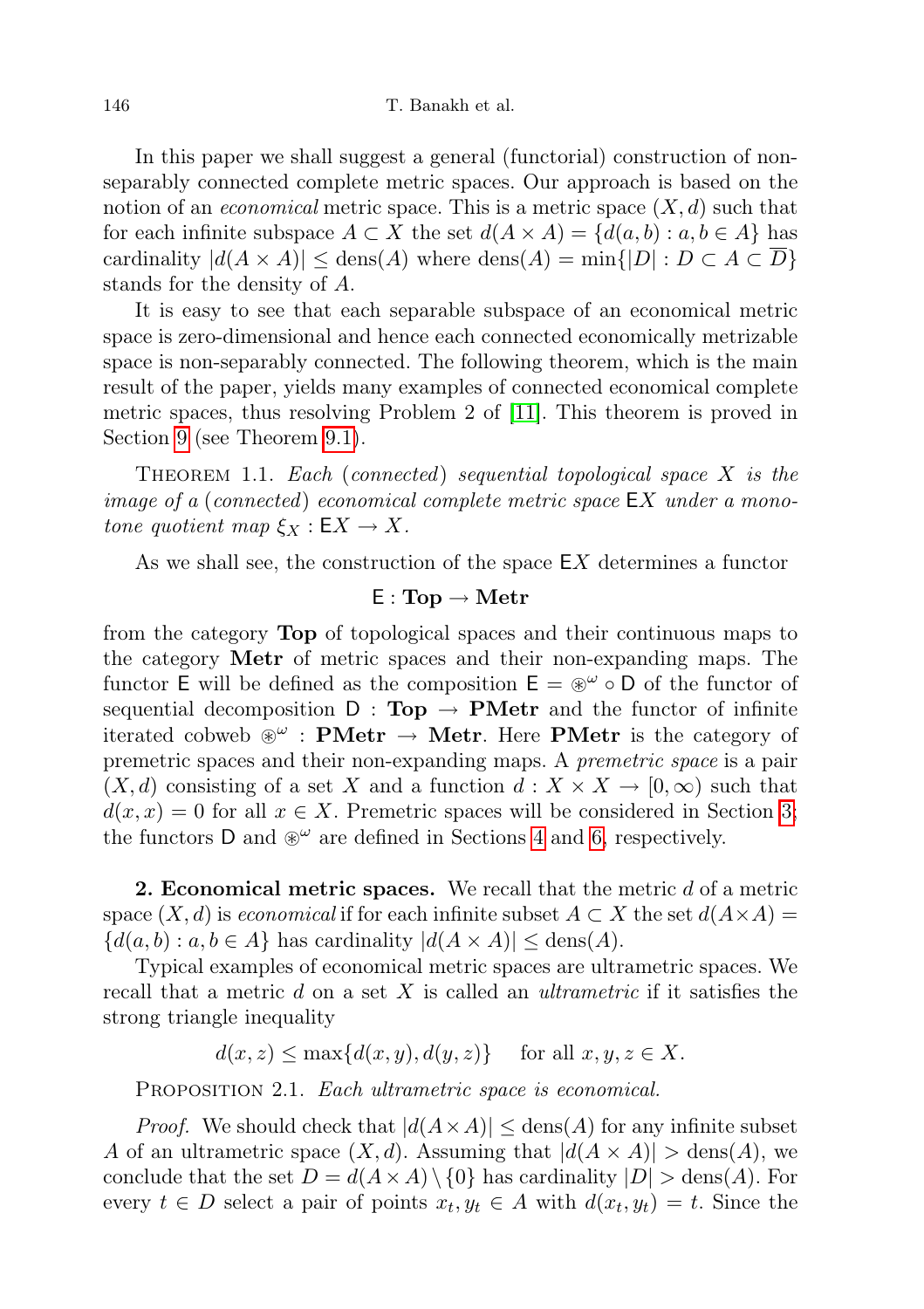subspace  $B = \{(x_y, y_t)\}_{t \in D} \subset A \times A$  has cardinality  $|B| = |D| > \text{dens}(A) =$  $dens(A \times A) \geq dens(B)$ , it is not discrete and hence has a non-isolated point  $(x_t, y_t) \in B$ . Then we can find  $s \in D \setminus \{t\}$  such that the point  $(x_s, y_s)$  is so near to  $(x_t, y_t)$  that

$$
\max\{d(x_s, x_t), d(y_s, y_t)\} < \frac{1}{3}d(x_t, t_t) = t/3.
$$

The triangle inequality for d guarantees that

$$
s = d(x_s, y_s) \ge d(x_t, y_t) - d(x_t, x_s) - d(y_t, y_s) > \frac{1}{3}d(x_t, y_t) = t/3.
$$

On the other hand, the strong triangle inequality implies that

$$
s = d(x_s, y_s) \le \max\{d(x_s, x_t), d(x_t, y_t), d(y_t, y_s)\} = d(x_t, y_t) = t.
$$

For the same reason,

$$
t = d(x_t, y_t) \le \max\{d(x_t, x_s), d(x_s, y_s), d(y_s, y_t)\} = d(x_s, y_s) = s.
$$

Unifying those inequalities, we get  $t = s$ , which contradicts the choice of s.

Proposition [2.1](#page-1-0) implies that the Cantor cube  $2^{\omega} = \{0, 1\}^{\omega}$  endowed with the ultrametric

$$
d({x_n},{y_n}) = \max_{n \in \omega} |x_n - y_n|/2^n
$$

is an economical metric space. Yet, the Cantor cube  $2^{\omega}$  is homeomorphic to the Cantor set  $C \subset \mathbb{R}$  which, when endowed with the Euclidean metric  $d(x, y) = |x - y|$ , is not economical. This justifies the following definition.

A topological space X is defined to be economically metrizable if the topology of X is generated by an economical metric.

<span id="page-2-0"></span>PROPOSITION 2.2. If  $X$  is an economically metrizable space, then each subspace  $A \subset X$  of density  $\text{dens}(A) < \mathfrak{c}$  is zero-dimensional. Consequently, each connected economically metrizable space is non-separably connected.

Proof. Let d be an economical metric generating the topology of X. Given any subspace  $A \subset X$  of density dens $(A) < \mathfrak{c}$ , we see that  $|d(A \times A)| \leq$ dens(A)  $\lt c$  and hence the set  $R = [0, \infty) \setminus d(A \times A)$  is dense in  $(0, \infty)$ . Since each ball  $B_A(a, r)$ ,  $a \in A$ ,  $r \in R$ , is open-and-closed in A, the space A has a base of the topology consisting of open-and-closed sets, which means that A is zero-dimensional.  $\blacksquare$ 

PROBLEM 2.3. Let X be an economical metric space and  $A \subset X$  be a subspace of density  $\text{dens}(A) < \mathfrak{c}$ . Is A strongly zero-dimensional?

We recall that a metric space  $X$  is *strongly zero-dimensional* if for any disjoint closed subsets  $A, B \subset X$  there is an open-and-closed subset  $U \subset X$ such that  $A \subset U \subset X \setminus B$  (see [\[7,](#page-27-6) 6.2.4]).

<span id="page-2-1"></span>The following example constructed by E. Pol and R. Pol [\[13\]](#page-27-5) shows that Proposition [2.2](#page-2-0) cannot be reversed.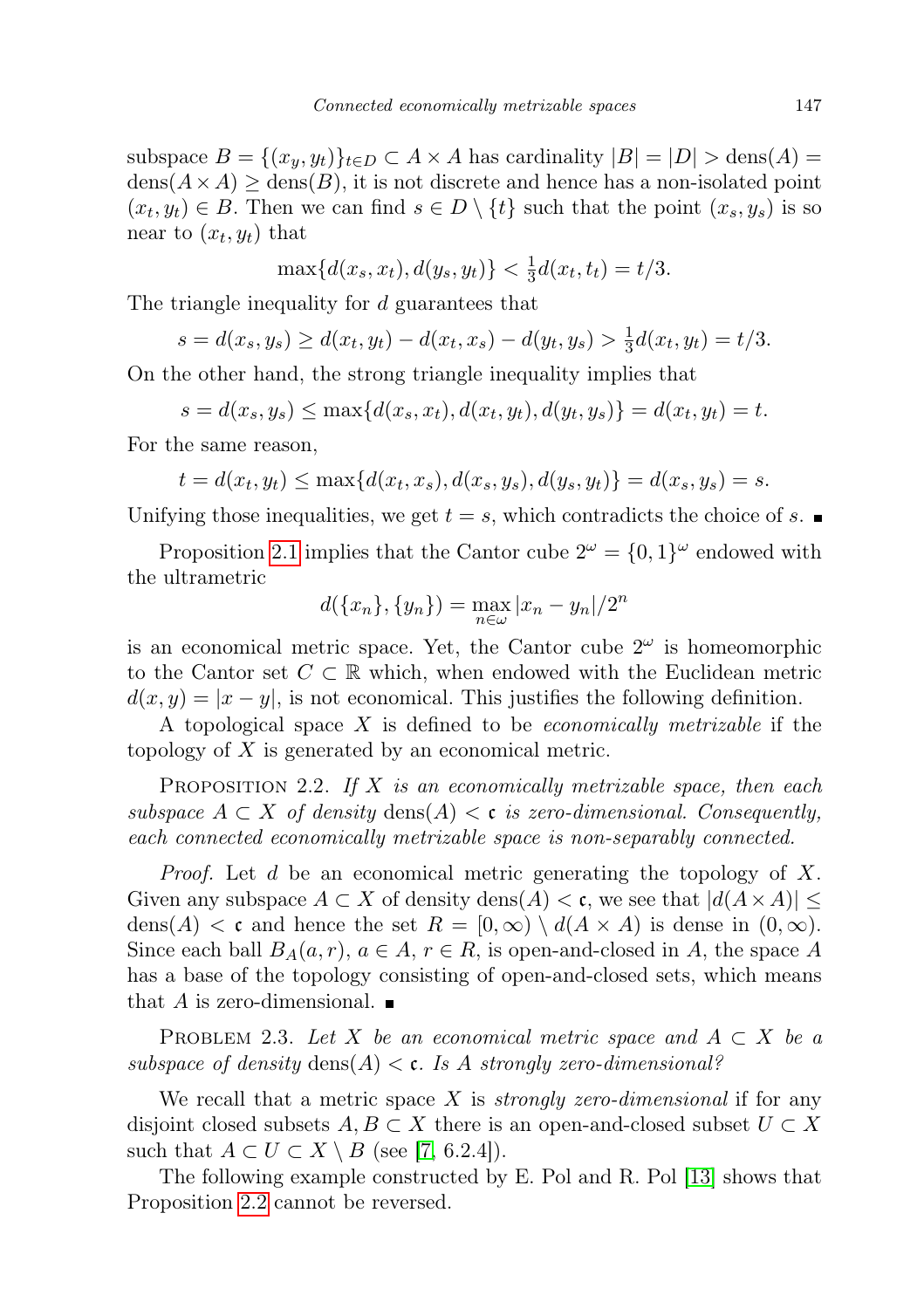EXAMPLE 2.4. There is a metrizable space X of weight  $\aleph_1$  such that each separable subspace of X is zero-dimensional but  $X$  is not economically metrizable.

In light of Proposition [2.2](#page-2-0) and Example [2.4](#page-2-1) the following problem arises naturally:

PROBLEM 2.5. Characterize topological spaces whose topology is generated by an economical metric.

We can also ask about the characterization of metrizable spaces  $X$  such that any metric generating the topology of X is economical. This question has the following answer:

THEOREM 2.6. For a metrizable topological space  $X$  the following conditions are equivalent:

- (1) each metric generating the topology of  $X$  is economical;
- $(2)$   $|f(A)| \leq$  dens $(A)$  for any subspace  $A \subset X$  and a continuous map  $f: X \to \mathbb{R}$ ;
- (3) min $\{|A|, \mathfrak{c}\}\leq$  dens $(A)$  for any subspace  $A \subset X$ .

*Proof.* (1)⇒(2). Assume that each metric generating the topology of X is economical and fix any such metric d. Assume that  $|f(A)| > \text{dens}(A)$  for some continuous function  $f: X \to \mathbb{R}$  and some subspace  $A \subset X$ . In this case the set A is infinite. Without loss of generality,  $f(a) = 0$  for some  $a \in A$ and hence

$$
|f(A)| = |\{|f(x)| : x \in A\}| = |\{|f(x) - f(a)| : x \in A\}|.
$$

It is easy to see that the metric  $\rho$  on X defined by

$$
\rho(x, y) = d(x, y) + |f(x) - f(y)|
$$

generates the topology of X.

By our assumption, both metrics d and  $\rho$  are economical. Consequently the sets  $\{d(x,a): x \in A\}, \{\rho(x,a): x \in A\}$  have cardinality  $\leq$  dens $(A)$ . Then

 $|f(A)| = |\{ |f(x) - f(a)| : x \in A \}| = |\{\rho(x, a) - d(x, a) : x \in A \}| \leq \text{dens}(A),$ which is the desired contradiction.

 $(2) \Rightarrow (3)$ . Assume that min{|A|, c} > dens(A) for some subset  $A \subset X$ but  $|f(A)| \leq \text{dens}(A)$  for any continuous function  $f: X \to \mathbb{R}$ . Without loss of generality,  $A$  is a closed subspace of  $X$ . We claim that the space  $A$  is strongly zero-dimensional. Given two disjoint closed subsets  $E, F \subset A$  we should find an open-and-closed subset  $U \subset A$  such that  $E \subset U \subset A \setminus F$ .

By the normality of X there is a continuous function  $f: X \to [0,1]$ such that  $f(E) \subset \{0\}$  and  $f(F) \subset \{1\}$ . By our hypothesis, the set  $f(A)$ has cardinality  $|f(A)| \leq \text{dens}(A) < \mathfrak{c}$ . Consequently, we can find a number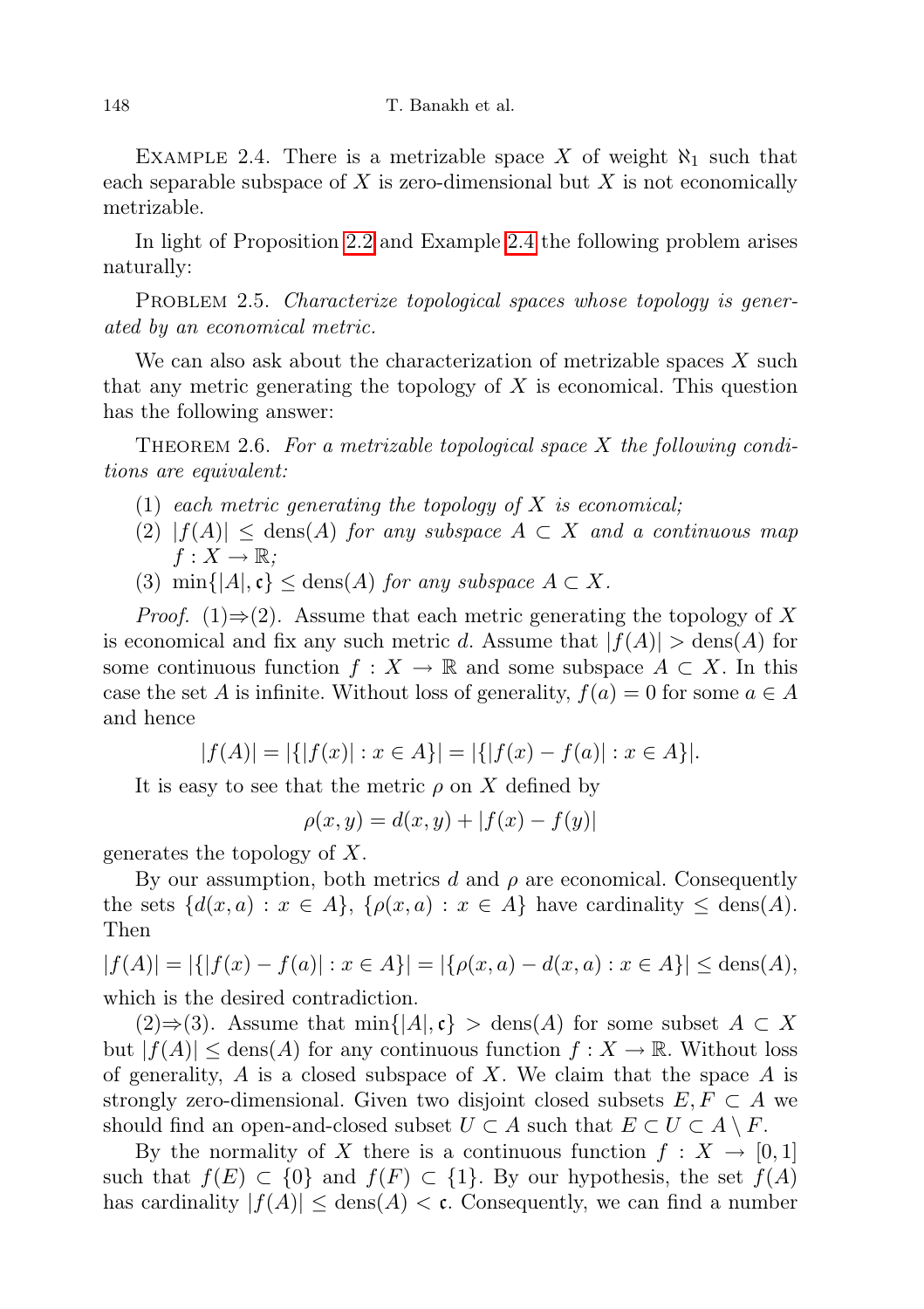$t \in (0,1) \setminus f(A)$ . Then  $U = A \cap f^{-1}([0,t))$  is the required open-and-closed set in  $A$  separating  $E$  from  $F$ .

By [\[7,](#page-27-6) 6.2.4, 7.3.15], the space A, being metrizable and strongly zerodimensional, embeds into the countable power  $D^{\omega}$  of the discrete space D of cardinality  $|D| = \text{dens}(A) < \mathfrak{c}$ . Since D admits a continuous injective map into the Cantor cube  $2^{\omega}$ , the countable power  $D^{\omega}$  also admits such a map. Taking into account that the Cantor cube embeds into the real line, we conclude that the space A admits a continuous injective map  $q : A \to \mathbb{R}$ . By the Tietze–Urysohn Theorem [\[7,](#page-27-6) 2.1.8], the map g has a continuous extension  $f: X \to \mathbb{R}$ . Then  $|f(A)| = |g(A)| = |A| > \text{dens}(A)$  and this is a contradiction.

The implication  $(3) \Rightarrow (1)$  is trivial. ■

<span id="page-4-0"></span>**3. Premetric spaces.** The definition of a metric on a set  $X$  is wellknown: this is a function  $d: X \times X \to [0, \infty)$  satisfying four axioms:

- $(1) d(x, x) = 0,$
- (2)  $d(x, y) = 0$  implies  $x = y$ ,
- (3)  $d(x, y) = d(y, x)$ ,
- (4)  $d(x, z) \leq d(x, y) + d(y, z)$ ,

for any points  $x, y, z \in X$ .

Deleting some of these axioms we obtain various generalizations of metrics: pseudometrics (they obey axioms  $(1), (3), (4)$ ), quasimetrics  $(1), (2)$ ,  $(4)$ , symmetrics  $(1)$ ,  $(2)$ ,  $(3)$ . The most radical generalization of a metric is that of a premetric (see  $[3, §2.4]$  $[3, §2.4]$ ).

DEFINITION 3.1. A premetric on a set X is any function  $d: X \times X \rightarrow$  $[0, \infty)$  such that  $d(x, x) = 0$  for all  $x \in X$ . A premetric space is a pair  $(X, d)$ consisting of a set  $X$  and a premetric  $d$  on  $X$ . In what follows, the premetric of a premetric space X will be denoted by  $d_X$  or just d if the set X is clear from the context.

A map  $f: X \to Y$  between two premetric spaces is called non-expanding if  $d_Y(f(x), f(y)) \leq d_X(x, y)$  for all  $x, y \in X$ .

Premetric spaces and their non-expanding maps form a category **PMetr** that contains the category Metr of metric spaces as a full subcategory.

Many notions related to metric spaces can still be defined for premetric spaces. In particular, for any point  $x$  of a premetric space  $X$  we can define the ball of radius  $r$  centered at  $x$  by the familiar formula

$$
B_X(x,r) = \{ y \in X : d_X(x,y) < r \}.
$$

Also we can define a subset U of a premetric space X to be *open* if for each point  $x \in U$  there is  $r > 0$  with  $B_X(x,r) \subset U$ . Open subsets of a premetric space X form a topology called the *premetric topology* (see [\[3,](#page-27-7)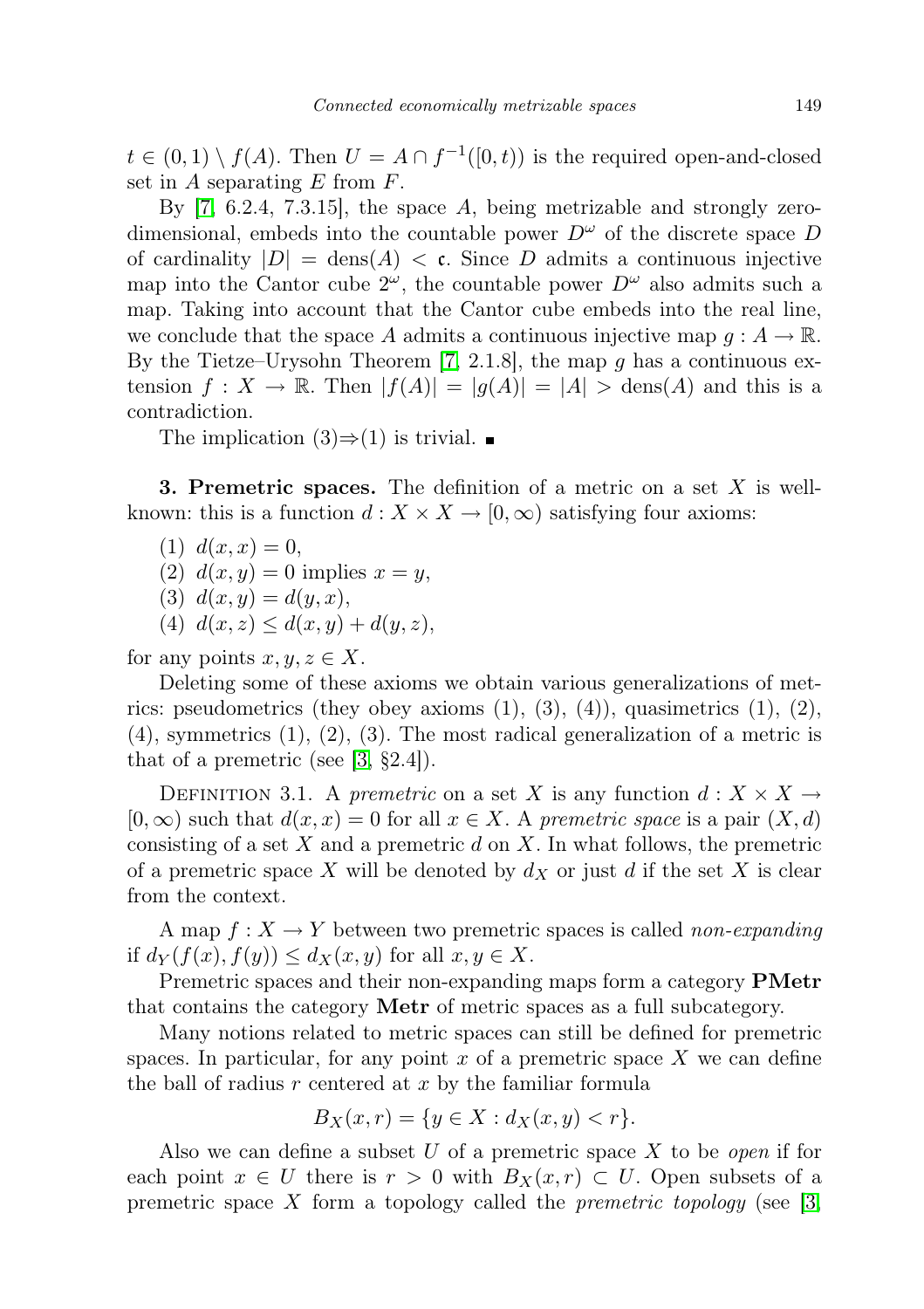§2.4]). Speaking about topological properties of premetric spaces we shall always refer to this topology.

The following proposition can be immediately derived from the definition of the premetric topology.

PROPOSITION 3.2. Each non-expanding map between premetric spaces is continuous.

Each subset  $A$  of a premetric space  $X$  carries the induced premetric  $d_A = d_X | A \times A$ . Then the identity inclusion id :  $A \rightarrow X$  is non-expanding and hence is continuous with respect to the premetric topologies. However this inclusion is not necessarily a topological embedding.

<span id="page-5-0"></span>Example 3.3 (Arens' space). Consider the set

$$
S_2 = \{(0,0)\} \cup \{(1/n,0) : n \in \mathbb{N}\} \cup \{(1/n,1/(nm)) : n, m \in \mathbb{N}\} \subset \mathbb{R}^2
$$

endowed with the premetric

$$
d(x,y) = \begin{cases} 0 & \text{if } x = y, \\ 1/n & \text{if } x = (0,0) \text{ and } y = (1/n,0), \\ 1/(nm) & \text{if } x = (1/n,0) \text{ and } y = (1/n,1/(nm)), \\ 1 & \text{otherwise.} \end{cases}
$$

The topology on  $S_2$  generated by this premetric coincides with the largest topology that induces the Euclidean topology on the convergent sequences

$$
\{(0,0)\} \cup \{(1/n,0) : n \in \mathbb{N}\}\
$$

and

$$
\{(1/n, 0)\} \cup \{(1/n, 1/(nm)) : m \in \mathbb{N}\}, \quad n \in \mathbb{N}.
$$

It follows that  $(0,0)$  is a non-isolated point of the subset  $A = \{(0,0)\} \cup$  $\{(1/n, 1/(nm)) : n, m \in \mathbb{N}\}\subset S_2$ . On the other hand, the induced premetric  $d_A = d|A \times A$  on A is  $\{0, 1\}$ -valued and generates the discrete topology on A. This means that the indentity inclusion id :  $A \rightarrow X$  is not a topological embedding.

This example suggests the following

DEFINITION 3.4. A premetric space X is called *hereditary* if for any subset  $A \subset X$  the subspace topology on A coincides with the topology generated by the premetric  $d_A = d_X | A^2$  induced from X.

In order to characterize hereditary premetric spaces let us introduce another

DEFINITION 3.5. A premetric d on X is called basic at a point  $x \in X$ if the family of balls  ${B_X(x,r)}_{r>0}$  is a neighborhood basis at x. This is equivalent to saying that x is an interior point of each ball  $B_X(x, r)$ ,  $r > 0$ .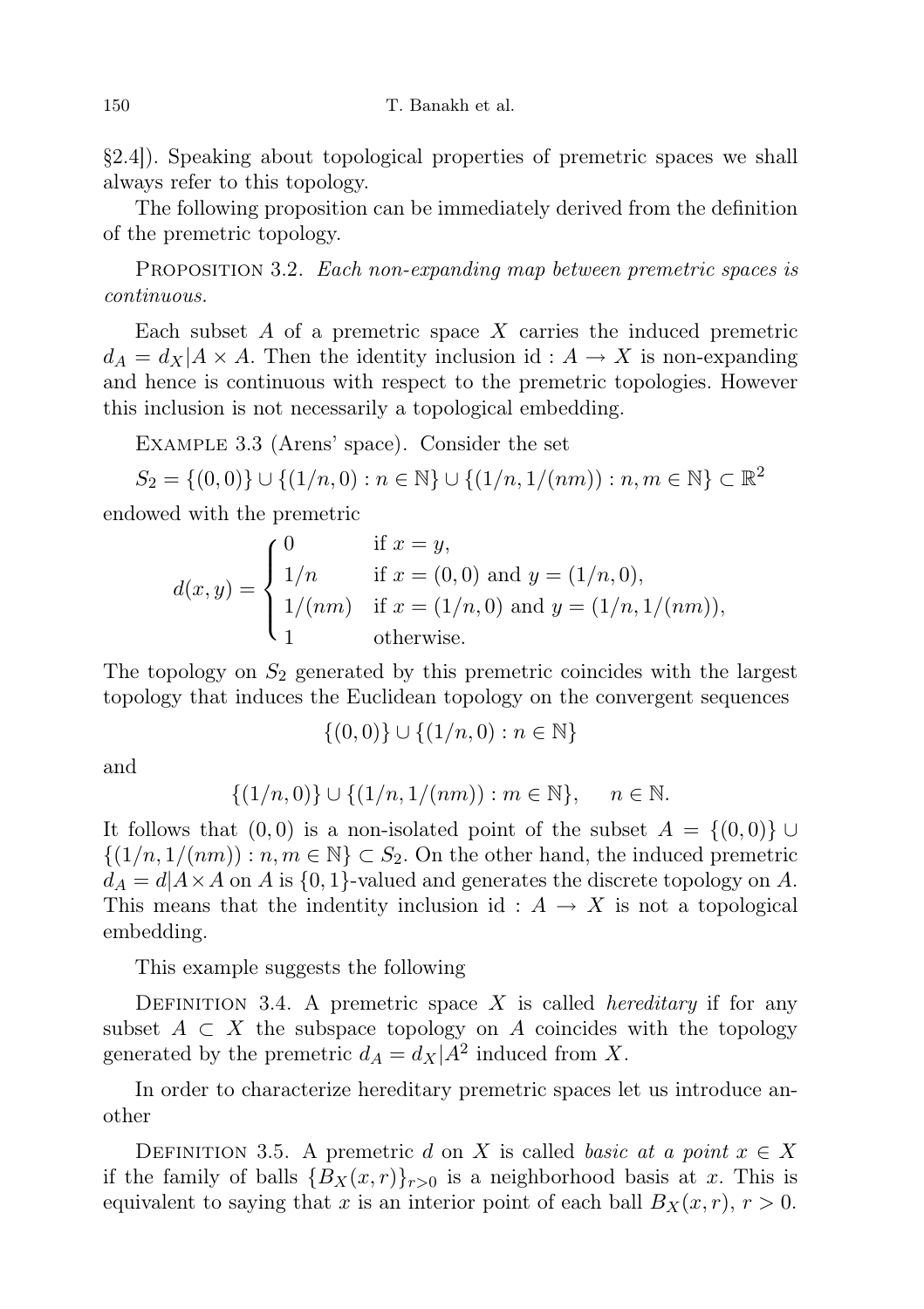A premetric space X is called *basic* if its premetric  $d<sub>X</sub>$  is basic at each point  $x \in X$ . In this case the premetric  $d_X$  is also called *basic*.

<span id="page-6-1"></span>THEOREM 3.6. A premetric space is hereditary if and only if it is basic.

*Proof.* Assume that a premetric space  $X$  is not basic. This means that some point  $x \in X$  fails to be an interior point of some ball  $B_X(x, r)$ ,  $r > 0$ . It follows that x is a non-isolated point of the subspace  $A = \{x\} \cup (X\setminus B_X(x, r))$ of X. On the other hand, this point is isolated in the topology generated by the restriction  $d_A = d_X | A \times A$  of the premetric  $d_X$  on A. This means that the premetric space  $X$  is not hereditary.

Now assume that a premetric space X is basic. Given any subset  $A \subset X$ , endow it with the induced premetric  $d_A = d_X|A^2$  and consider the identity inclusion  $id_A : A \to X$ . The heredity property of X will follow as soon as we check that the map  $id_A$  is a topological embedding. The continuity of  $id_A$ follows from the non-expanding property of  $\mathrm{id}_A$ . To show the continuity of the inverse map  $\mathrm{id}_A^{-1} : \mathrm{id}_A(A) \to A$ , take any point  $a \in \mathrm{id}_A(A)$  and a neighborhood  $U_a \subset A$  of a. Next, find a positive  $r > 0$  such that  $B_A(a, r) \subset U_a$ . Since the space X is basic, the ball  $B_X(a, r) \subset X$  contains some open neighborhood  $V \subset X$  of x. Since  $\mathrm{id}_A^{-1}(V) \subset \mathrm{id}_A^{-1}(B_X(a,r)) = B_A(a,r) \subset U_a$ , we see that the map  $\mathrm{id}_A^{-1} : \mathrm{id}_A(A) \to X$  is continuous.

Premetric spaces are tightly connected with weakly first-countable spaces introduced by A. V. Arhangel'skii in [\[2\]](#page-27-8). We recall that a topological space X is weakly first-countable if to each point  $x \in X$  one can assign a decreasing sequence  ${B_n(x)}_{n \in \omega}$  of subsets of X that contain x so that a subset  $U \subset X$ is open if and only if for each  $x \in U$  there is  $n \in \omega$  with  $B_n(x) \subset U$ .

It is clear that each first-countable space is weakly first-countable. Arens' space defined in Example [3.3](#page-5-0) is weakly first-countable but not first countable.

The following proposition shows that premetric spaces relate to weakly first-countable spaces in the same way as metric spaces relate to metrizable topological spaces.

<span id="page-6-0"></span>PROPOSITION 3.7. A topological space  $X$  is weakly first-countable (resp. first-countable) if and only if the topology of  $X$  is generated by a premetric (resp. by a basic premetric).

*Proof.* If the topology of X is generated by a (basic) premetric  $d: X \times$  $X \to [0,\infty)$ , then the family of balls  ${B_X(x,1/n)}_{n\in\mathbb{N}}$ ,  $x \in X$ , witnesses that  $X$  is weakly first-countable (resp. first-countable).

Now assume conversely that  $X$  is weakly first-countable and for every  $x \in X$  fix a decreasing sequence of sets  ${B_n(x)}_{n \in \omega}$  witnessing that X is weakly first-countable. If  $X$  is first-countable, then we can additionally require that each set  $B_n(x)$  is a neighborhood of x.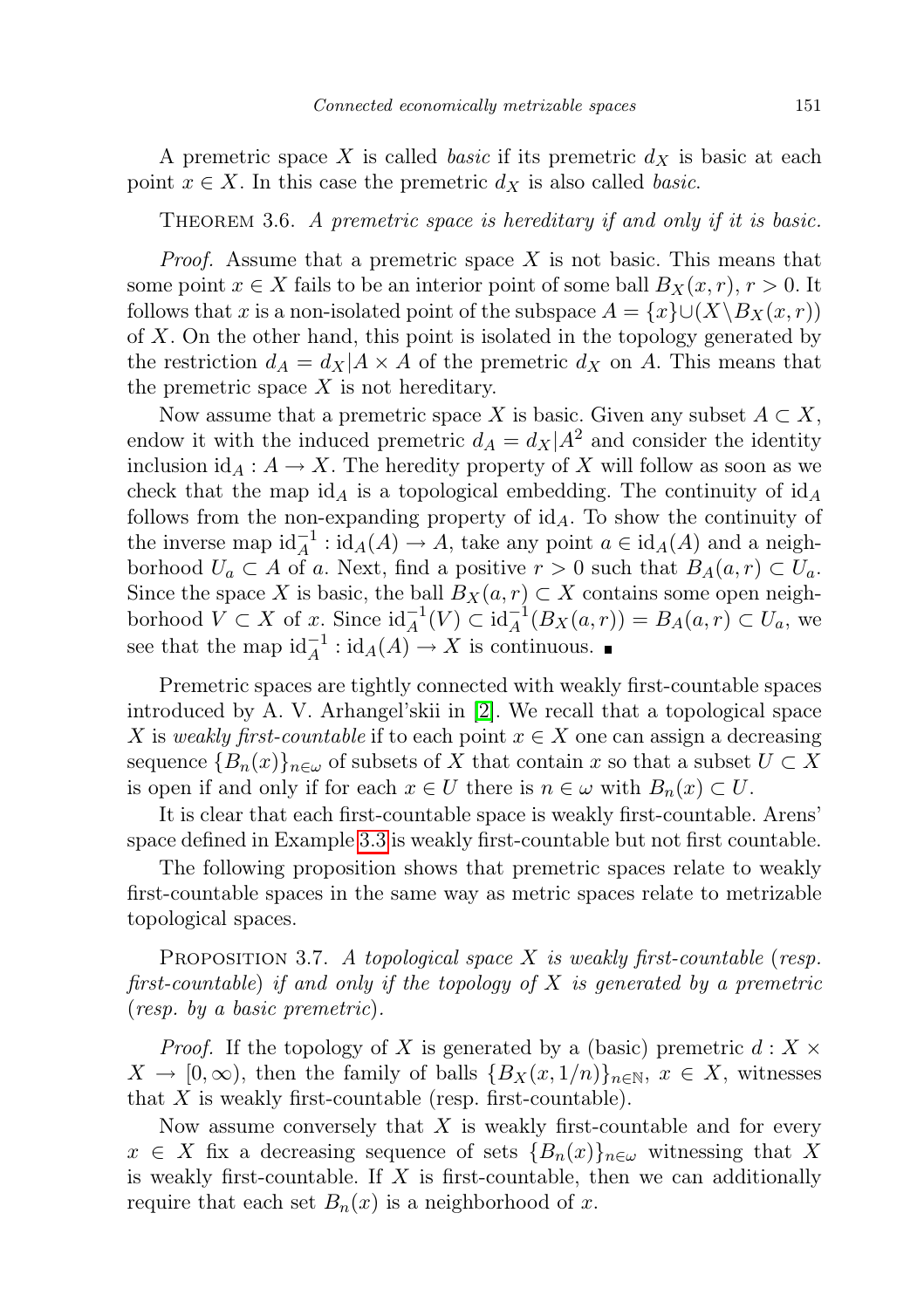Those sequences determine the premetric  $d : X \times X \to [0, \infty)$  defined by

$$
d(x, y) = \inf\{2^{-n} : y \in B_n(x)\}\
$$

for  $(x, y) \in X \times X$ . This premetric is basic if and only if each  $B_n(x)$  is a neighborhood of  $x$  in  $X$ .

Finally, observe that the topology of X is generated by the premetric d.

Our next aim is to characterize premetric spaces whose topology is firstcountable. It is clear that each basic premetric space is first-countable. However the converse is not true.

EXAMPLE 3.8. On the set of integers  $\mathbb Z$  consider the premetric

$$
d(n, m) = \begin{cases} 2^{-m} & \text{if } n = 0 \text{ and } m > 0, \\ 0 & \text{otherwise.} \end{cases}
$$

The topology on  $\mathbb Z$  generated by this premetric is anti-discrete and hence first-countable. However, the premetric space  $(\mathbb{Z}, d)$  is not basic.

On the other hand, we shall show that for sequentially Hausdorff premetric spaces the first-countability of the premetric topology is equivalent to the basic property of the premetric.

A topological space  $X$  is called *sequentially Hausdorff* if any convergent sequence  $\{x_n\}_{n\in\omega}\subset X$  has a unique limit in X. Each Hausdorff space is sequentially Hausdorff. The converse is not true: any uncountable space  $X$ endowed the cocountable topology

$$
\tau = \{\emptyset\} \cup \{U \subset X : |X \setminus U| \le \aleph_0\}
$$

is sequentially Hausdorff but not Hausdorff.

We shall characterize sequentially Hausdorff premetric spaces as 2-separating premetric spaces.

DEFINITION 3.9. A premetric space  $X$  is called

- 1-separating if for any distinct points  $x, y \in X$  there is  $r > 0$  such that  $y \notin B_X(x, r);$
- 2-separating if for any distinct points  $x, y \in X$  there is  $r > 0$  such that  $B_X(x, r) \cap B_X(y, r) = \emptyset.$

The following characterization of 1-separating premetric spaces is immediate.

PROPOSITION 3.10. A premetric space X is 1-separating if and only if it is a topological  $T_1$ -space.

It is clear that a premetric space is 2-separating if its topology is Hausdorff. The converse is not true:

Example 3.11. Take any non-metrizable first-countable compact Hausdorff space K. By the Katětov Theorem [\[9\]](#page-27-9) (see also [\[7,](#page-27-6) 4.5.15]), the cube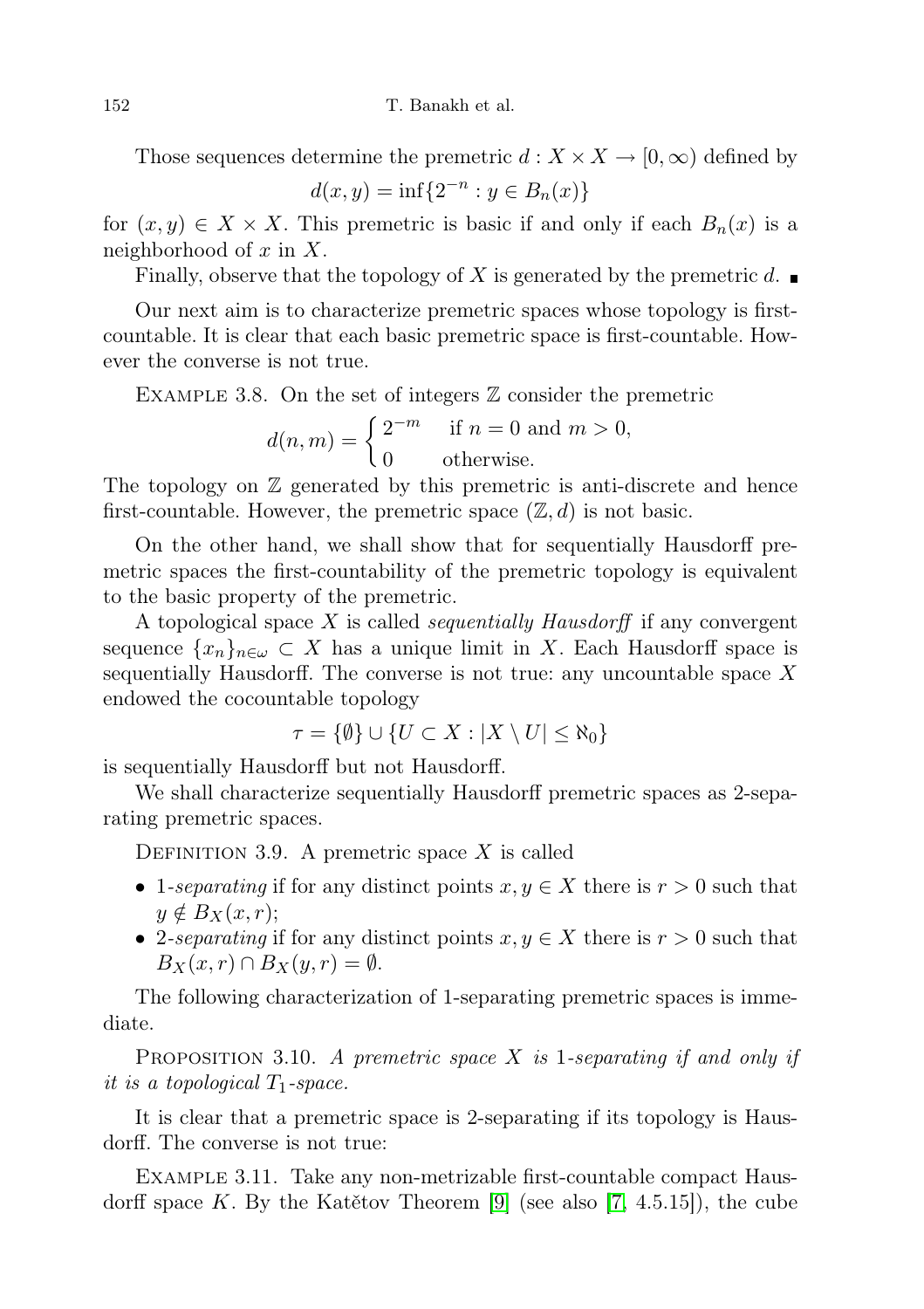$K<sup>3</sup>$  is not hereditarily normal and hence contains a non-normal subspace  $Y \subset K^3$ . Consequently, Y contains two closed disjoint sets  $A, B \subset Y$  that have no disjoint neighborhoods in Y. It follows that the closures  $\overline{A}$  and  $\overline{B}$ of those sets in  $K^3$  contain a common point  $c \in \overline{A} \cap \overline{B}$ . Fix a decreasing neighborhood base  $(B_n(x))_{n\in\mathbb{N}}$  at each point  $x \in K^3$  such that  $B_1(x) = K^3$ . It is easy to see that the space  $X = Y \cup \{A, B\}$  endowed with the premetric d defined by

$$
d(x,y) = \begin{cases} \inf\{1/n : y \in B_n(x)\} & \text{if } x, y \in Y, \\ \inf\{1/n : y \in B_n(c)\} & \text{if } x = A \text{ and } y \in A, \\ \inf\{1/n : y \in B_n(c)\} & \text{if } x = B \text{ and } y \in B, \\ 1 & \text{otherwise} \end{cases}
$$

is 2-separating but not Hausdorff.

On the other hand, we have the following characterization:

THEOREM 3.12. A premetric space is 2-separating if and only if it is sequentially Hausdorff.

This theorem can be easily derived from the following useful characterization of convergence in 2-separating premetric spaces.

<span id="page-8-0"></span>PROPOSITION 3.13. A sequence  ${x_n}_{n \in \omega}$  in a 2-separating premetric space X converges to a point  $x \in X$  if and only if  $\lim_{n \to \infty} d_X(x, x_n) = 0$ .

Proof. The "if" part is trivial. To prove the "only if" part, assume that a sequence  $\{x_n\}_{n\in\omega}$  converges to x but  $\lim_{n\to\infty} d_X(x, x_n) \neq 0$ . This means that for some  $r > 0$  the set  $N = \{n \in \omega : x_n \notin B_X(x,r)\}\$ is infinite. The convergence of the sequence  $\{x_n\}$  to x implies that the set  $U = X \setminus \{x_n\}_{n \in N}$ is not open in  $X$ .

We shall derive a contradiction by showing that for every  $y \in U$  there is  $\varepsilon > 0$  with  $B_X(y, \varepsilon) \subset U$ . Assuming that no such  $\varepsilon$  exists, we conclude that for some infinite subset  $M \subset N$  we get  $d_X(y, x_m) \to 0$  as  $M \ni m \to \infty$ . In this case we show that the set  $V = X \setminus (\{y\} \cup \{x_m\}_{m \in M})$  is open in X. Indeed given any point  $z \in V$ , we can use the 2-separating property of X to find  $\varepsilon > 0$  so small that  $B_X(z, \varepsilon) \cap B(y, \varepsilon) = \emptyset$ . Since the set  $F = \{m \in M : x_m \notin \mathbb{R}^d\}$  $B_X(y,\varepsilon)$  is finite, we can find a positive  $\delta \leq \varepsilon$  such that  $B_X(z,\delta) \cap F = \emptyset$ . It follows that  $B(z, \delta) \subset V$ , witnessing that the set V is open.

Taking into account that

$$
\{x_m\}_{m \in M} \cap B_X(x,r) = \emptyset \quad \text{and} \quad \lim_{M \ni m \to \infty} d_X(y,x_m) = 0,
$$

we conclude that  $x \neq y$  and hence V is an open neighborhood of x. Since  $M \subset \{n \in \omega : x_n \notin V\}$  is infinite, we conclude that the sequence  $\{x_n\}_{n\in\omega}$ does not converge to x, which is the desired contradiction.  $\blacksquare$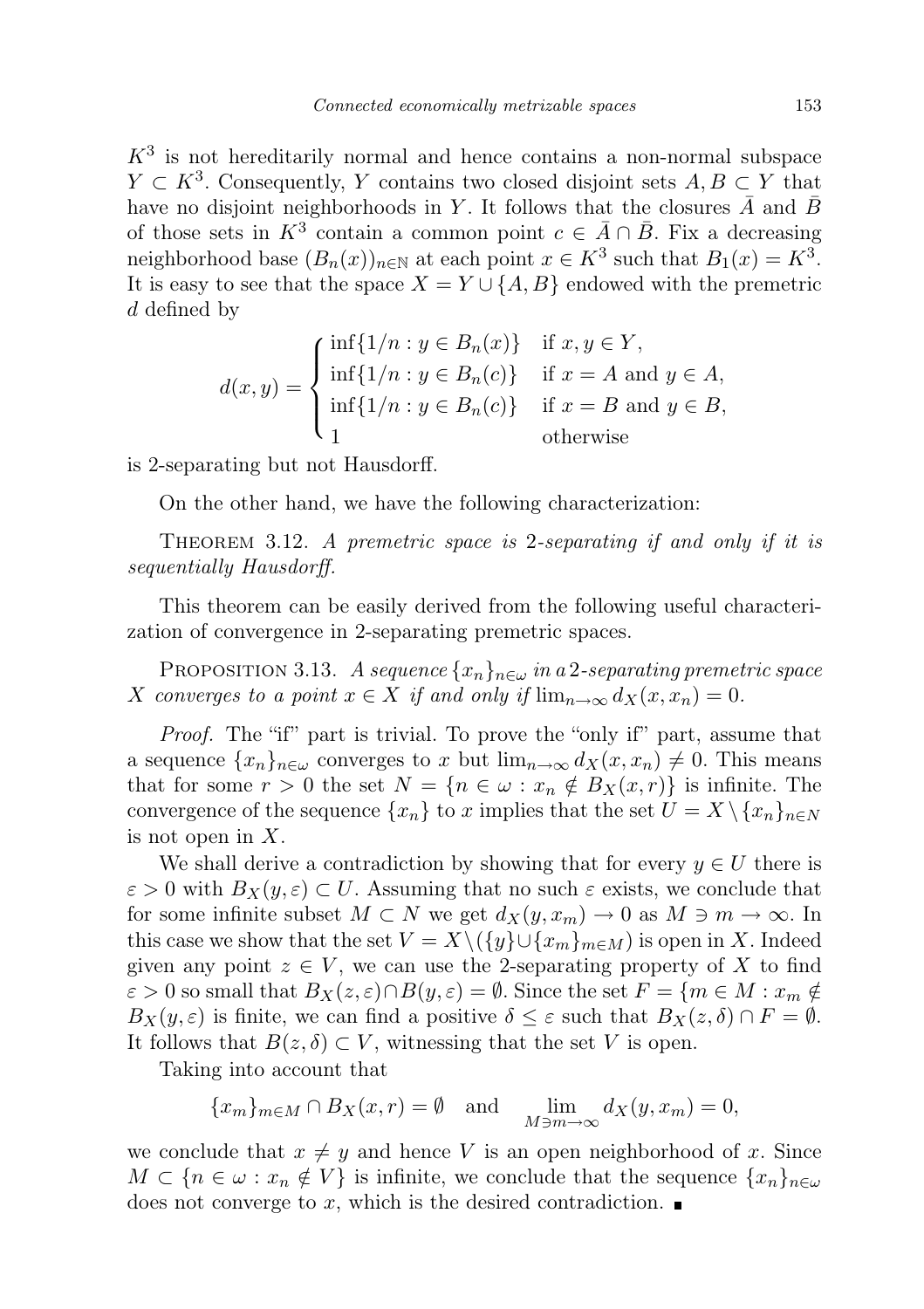Now we are ready to characterize first-countable spaces among 2-separating premetric spaces. This will be done with the help of the Fréchet– Urysohn property.

We recall that a topological space  $X$  is

- Fréchet–Urysohn if for each  $A \subset X$  and  $x \in cl_X(A)$  there is a sequence  ${a_n}_{n\in\omega} \subset A$  that converges to x;
- sequential if for each non-closed subset  $A \subset X$  there is a sequence  ${a_n}_{n\in\omega} \subset A$  that converges to a point  $x \in X \setminus A$ .

By [\[2\]](#page-27-8), each weakly first-countable space is sequential. Combining this result with Proposition [3.7](#page-6-0) we get

PROPOSITION 3.14. Each premetric space is sequential.

Proof. We shall give a direct proof of this important fact for the convenience of the reader. We need to show that a subset  $A \subset X$  of a premetric space is closed if for each convergent sequence  $\{a_n\}_{n\in\omega}\subset A$  we have  $\lim_{n\to\infty}x_n\in A$ . Assuming that such a set A is not closed in the premetric topology of X, we can find a point  $x \in X \setminus A$  such that  $B_X(x, 1/n) \not\subset X \setminus A$ for any  $n \in \mathbb{N}$ . This allows us to choose a point  $a_n \in B_X(x, 1/n) \cap A$ . The definition of the premetric topology on  $X$  guarantees that the sequence  ${a_n}_{n\in\mathbb{N}}\subset A$  converges to the points  $x\in X\backslash A$ , which contradicts the choice of the set  $A$ .

The following theorem characterizes first-countable premetric spaces among 2-separating premetric spaces.

PROPOSITION 3.15. For a 2-separating premetric space  $X$  the following conditions are equivalent:

- $(1)$  X is basic;
- $(2)$  X is hereditary;
- (3)  $X$  is first-countable;
- (4) X is Fréchet–Urysohn.

If the equivalent conditions  $(1)$ – $(4)$  hold, then X is Hausdorff.

*Proof.* The equivalence  $(1) \Leftrightarrow (2)$  has been proved in Theorem [3.6.](#page-6-1) The implications  $(1) \Rightarrow (3) \Rightarrow (4)$  are trivial.

 $(4) \Rightarrow (1)$ . Assume that a 2-separated premetric space X is Fréchet–Urysohn. Assuming that X is not basic, we would find a point  $x \in X$  and a radius  $r > 0$  such that x is not an interior point of the ball  $B_X(x,r)$ . Since X is Fréchet–Urysohn, there is a sequence  $\{x_n\}_{n\in\omega} \subset X \setminus B_X(x,r)$  that converges to x. But this contradicts Proposition [3.13.](#page-8-0)  $\blacksquare$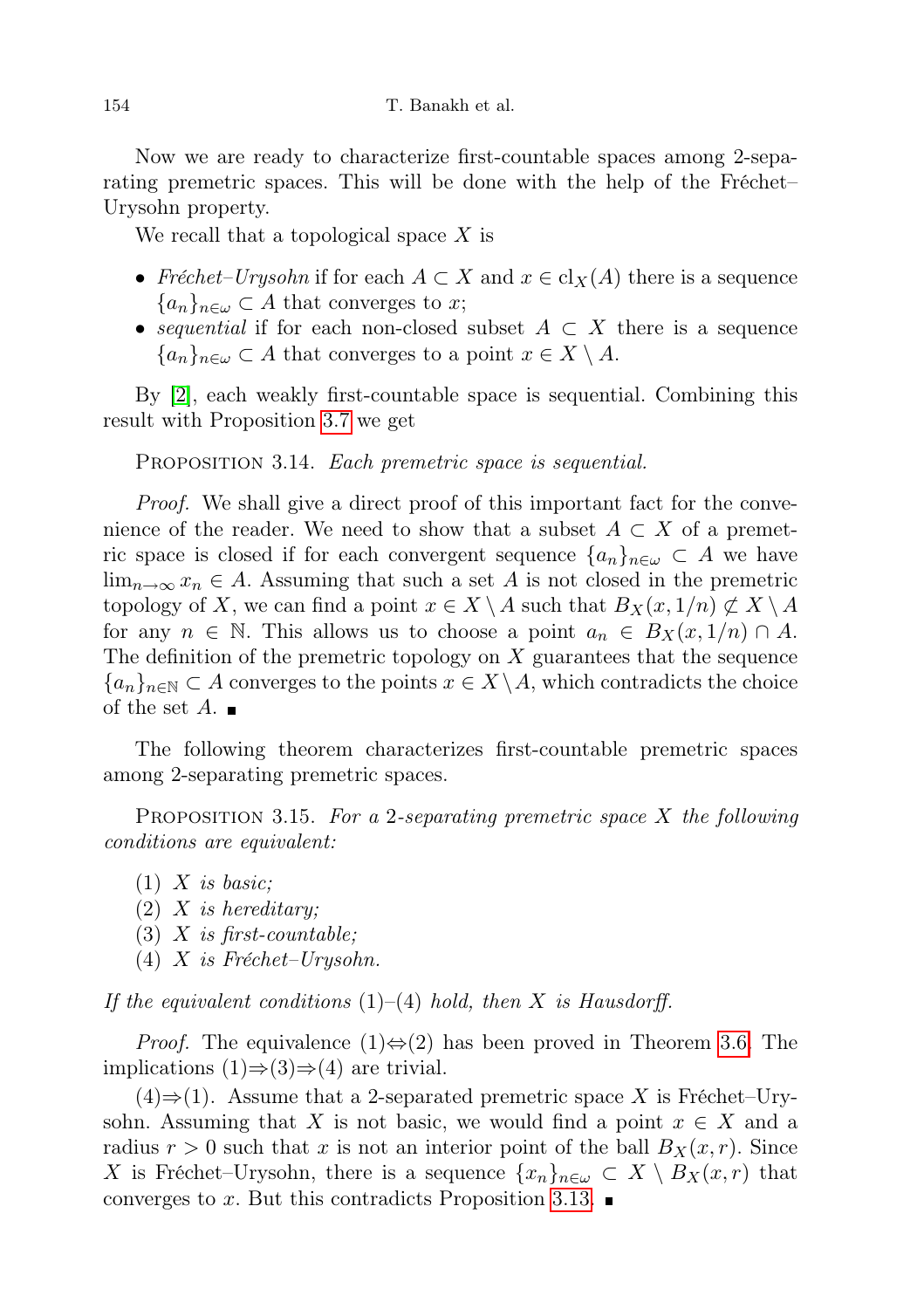<span id="page-10-0"></span>4. The sequential decomposition of a topological space. In this section we shall describe a functor  $D : Top \rightarrow PMetr$  assigning to each topological space  $X$  a premetric space  $DX$  called the *sequential decomposi*tion of X. This space is defined as follows.

Let  $S_0 = \{0\} \cup \{1/n : n \in \mathbb{N}\}\$ be a standard convergent sequence on the real line. Then each convergent sequence  $\{x_n\}_{n\in\mathbb{N}}$  in a topological space X can be identified with the continuous map  $f : S_0 \to X$  that maps  $1/n$ onto  $x_n$  and 0 onto the limit  $\lim_{n\to\infty}x_n$ .

Therefore, the set  $C(S_0, X)$  of all continuous functions from  $S_0$  to X can be identified with the family of all convergent sequences in X.

The premetric space  $DX$  is defined as the set

$$
DX = C(S_0, X) \times S_0
$$

endowed with the premetric

$$
d_{\text{DX}}((f,t),(g,s)) = \begin{cases} 0 & \text{if } f(t) = g(s), \\ |t-s| & \text{if } f(t) \neq g(s) \text{ but } f = g, \\ 1 & \text{otherwise.} \end{cases}
$$

Any continuous map  $f: X \to Y$  between topological spaces induces a non-expanding map

$$
Df: DX \to DY, \quad Df: (\xi, s) \mapsto (f \circ \xi, s).
$$

In this way we have defined a functor

### $D: Top \rightarrow PMetr$

from the category Top of topological spaces and their continuous maps to the category PMetr of premetric spaces and their non-expanding maps.

For every topological space X the spaces  $\mathcal{D}X$  and X are linked by the evaluation map

$$
c_X: \mathsf{D}X \to X, \quad c_X: (f, x) \mapsto f(x).
$$

This map is natural in the sense that for any continuous map  $f: X \to Y$ between topological spaces the following diagram is commutative:



The evaluation map will be used to describe the topology of the space DX. Namely, we shall show that a subset  $U \subset \mathsf{D}X$  is open if and only if  $U = c_X^{-1}(V)$  for some sequentially open subset  $V \subset X$ .

<span id="page-10-1"></span>A subset  $V \subset X$  is called *sequentially open* if for each sequence  $\{x_n\}_{n\in\omega}$ in X that converges to a point  $x \in V$  there is  $n \in \omega$  such that  $x_m \in V$  for all  $m \geq n$ .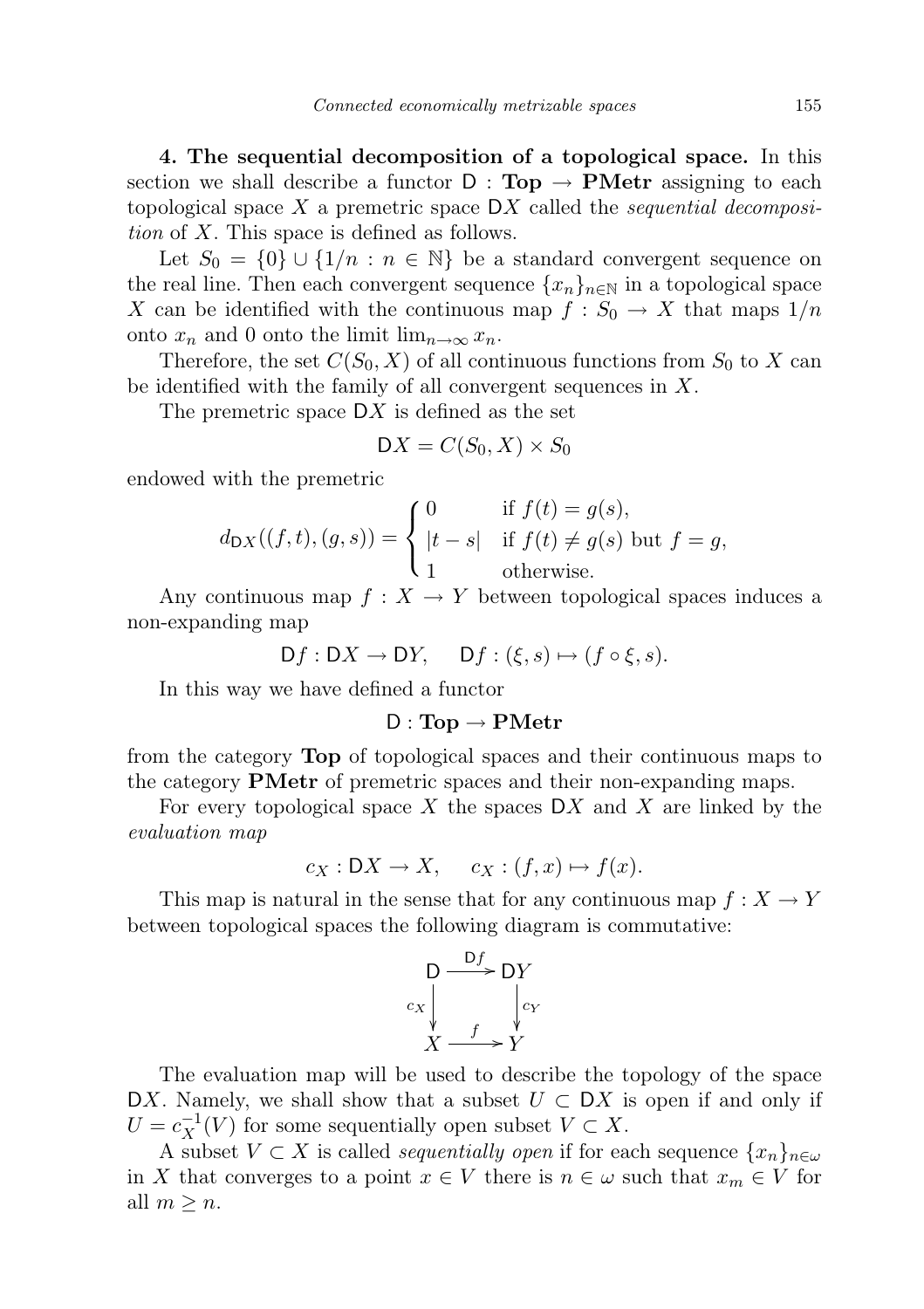LEMMA 4.1. A subset  $U \subset DX$  is open if and only if  $U = c_X^{-1}(V)$  for some sequentially open subset  $V \subset X$ .

*Proof.* First assume that  $U = c_X^{-1}(V)$  for some sequentially open subset  $V \subset X$ . In order to show that U is open in DX we should find for any point  $a \in U \subset \mathsf{D}X$  a radius  $r > 0$  such that  $B_{\mathsf{D}X}(a,r) \subset U$ .

Being an element of DX, the point a is of the form  $a = (f, t)$  for some continuous map  $f : S_0 \to X$  and some  $t \in S_0$ . If  $t \neq 0$ , then we can find  $r > 0$  such that  $(t - r, t + r) \cap S_0 = \{t\}$ . For such r the ball  $B_{\text{D}X}(a, r)$ coincides with the set  $\{(g, s) \in DX : g(s) = f(t)\}\$ and then  $c_X(B_{DX}(a, r)) =$  ${f(t)} = {c_X(a)} \subset V$  and hence  $B_{\text{D}X}(a, r) \subset U$ . If  $t = 0$ , then the sequence  ${f(1/n)}_{n=1}^{\infty}$  converges to  $f(0) = c_X(a) \in V$ . As V is sequentially open, there is  $m \geq 2$  such that  $f(1/n) \in V$  for all  $n \geq m$ . Then for the radius  $r = 1/m$ we get  $B_{\mathsf{D}X}(a,r) \subset c_X^{-1}(V) = U$ .

Now assume that a set  $U \subset DX$  is open. First we show that  $U =$  $c_X^{-1}(c_X(U))$ . Given any  $a = (f, t) \in U$  find  $r > 0$  with  $B_{\mathsf{D}X}(a, r) \subset U$ and observe that

$$
c_X^{-1}(c_X(a)) = \{(g, s) \in \mathcal{D}X : g(s) = f(t)\}
$$
  

$$
\subset \{b \in \mathcal{D}X : d_{\mathcal{D}X}(a, b) = 0\} \subset B_{\mathcal{D}X}(a, r) \subset U,
$$

witnessing that  $U = c_X^{-1}(c_X(U))$ . It remains to check that the set  $c_X(U)$ is sequentially open in X. Fix a sequence  $\{x_n\}_{n\in\mathbb{N}}$  in X that converges to a point  $x_0 \in c_X(U)$ . Then the map  $f : S_0 \to X$  defined by  $f(0) = x_0$ and  $f(1/n) = x_n$  for  $n \in \mathbb{N}$  is continuous. Consider the point  $a = (f, 0) \in$ DX and observe that  $c_X(a) = x_0 \in c_X(U)$ . Since U is open, for the point  $a \in c_X^{-1}(x_0) \subset U$  there is a radius  $r > 0$  such that  $B_{\mathsf{D}X}(a, r) \subset U$ . Then for every  $n > 1/r$  we get  $(f, 1/n) \in B_{\mathsf{D}X}(a, r) \subset U$  and hence  $x_n = c_X(f, 1/n) \in$  $c_X(U)$ , witnessing that the set  $c_X(U)$  is sequentially open in X.

Sequentially open subsets of X form a topology on X. The set X endowed with this topology is called the *sequential coreflexion* of  $X$  and is denoted by  $sX$ .

Since each open subset of X is sequentially open, the identity map id:  $sX \to X$  is continuous. This map is a homeomorphism if and only if the space  $X$  is sequential.

Lemma [4.1](#page-10-1) implies the following important result:

<span id="page-11-0"></span>COROLLARY 4.2. For every topological space X the map  $c_X : DX \to sX$ is surjective, continuous, monotone, pseudo-open, and hereditarily quotient.

We recall that a surjective map  $f: X \to Y$  between topological spaces is

- monotone if  $f^{-1}(y)$  is connected for every  $y \in Y$ ;
- quotient if a set  $\overline{U} \subset Y$  is open if and only if its preimage  $f^{-1}(U)$  is open in  $X$ ;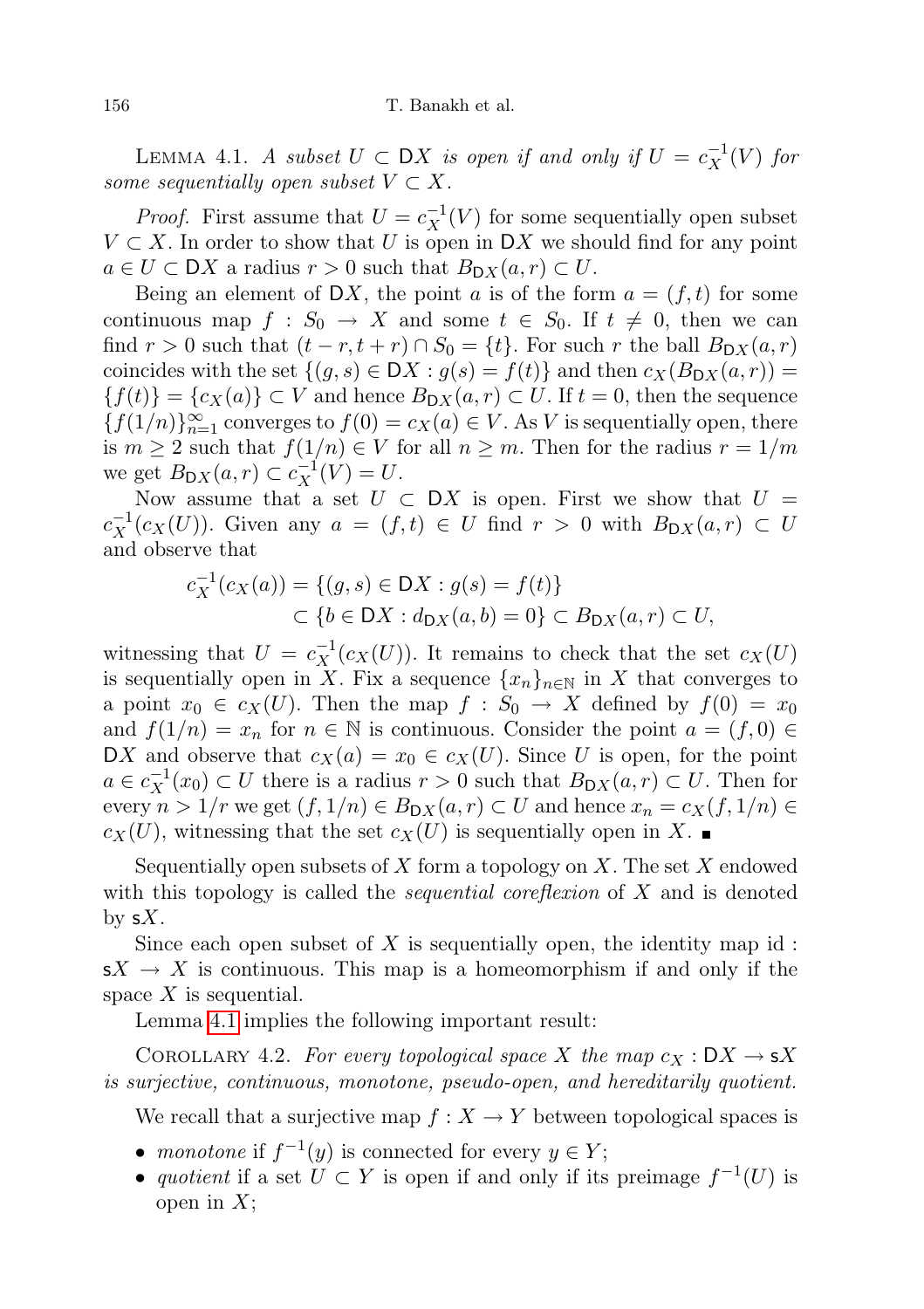- hereditarily quotient if for every  $A \subset Y$  the restriction  $f | f^{-1}(A)$ :  $f^{-1}(A) \to A$  is a quotient map;
- pseudo-open if for every  $y \in Y$  and an open set  $U \subset X$  containing  $f^{-1}(y)$  the point y lies in the interior of  $f(U)$  in Y.

We shall often use the following characterization of hereditarily quotient maps, due to Arhangel'skii [\[1\]](#page-27-10) (see also [\[7,](#page-27-6)  $2.4.F(a)$ ]).

THEOREM 4.3. A map between topological spaces is hereditarily quotient if and only if it is continuous and pseudo-open.

It is known that each quotient map onto a sequentially Hausdorff Fréchet– Urysohn space is hereditarily quotient and pseudo-open (see [\[1\]](#page-27-10) or [\[7,](#page-27-6)  $2.4.F(c)]$ .

Quotient maps are important for us because of the following known fact (see [\[7,](#page-27-6)  $6.1.28$ ]).

<span id="page-12-0"></span>LEMMA 4.4. Let  $f: X \to Y$  be a monotone quotient map. The space X is connected if and only if Y is connected.

This lemma combined with Corollary [4.2](#page-11-0) implies:

COROLLARY 4.5. The sequential decomposition  $DX$  of a topological space X is connected if and only if the sequential coreflexion  $\mathsf{s} X$  of X is connected. In particular, DX is connected for every connected sequential topological space X.

5. The complete oriented graph over a set. The *complete oriented graph*  $\Gamma X$  over a set X is the set

$$
\Gamma X = X \cup \{(x, y, t) \in X \times X \times (0, 1) : x \neq y\}
$$

endowed with a special (path) metric. The points  $x \in X \subset \Gamma X$  are called vertices of  $\Gamma X$ , and the sets

$$
(x, y) = \{(x, y, t) : t \in (0, 1)\}\
$$
and  $[x, y] = \{x, y\} \cup (x, y)$ 

are called *oriented edges* connecting distinct vertices  $x, y \in X$ . It will be convenient to consider also degenerate edges  $(x, x) = \emptyset$  and  $[x, x] = \{x\}$  for  $x \in X$ .

Therefore,

$$
\Gamma X = \bigcup_{x,y \in X} [x,y] = X \cup \bigcup_{x \neq y} (x,y).
$$

Observe that the oriented edges  $[x, y]$  and  $[y, x]$  meet only in their endpoints:  $[x, y] \cap [y, x] = \{x, y\}.$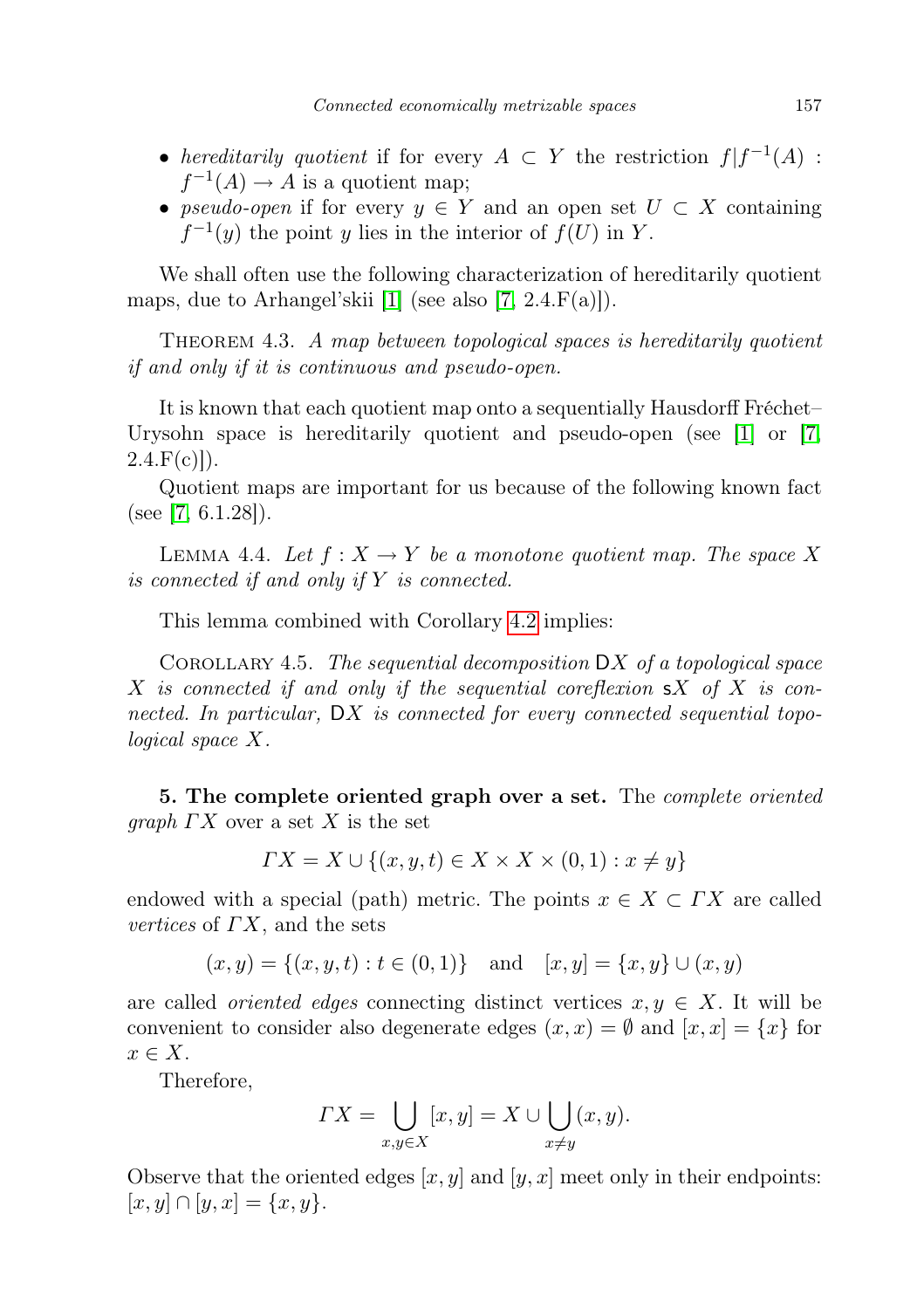The graph  $\Gamma X$  is the image of the product  $X \times X \times [0, 1]$  under the map  $\langle \cdot \rangle : X \times X \times [0,1] \to FX$  defined by

$$
\langle \cdot \rangle : (x, y, t) \mapsto \langle x, y, t \rangle = \begin{cases} (x, y, t) & \text{if } x \neq y \text{ and } t \in (0, 1), \\ x & \text{if } x = y \text{ or } t = 0, \\ y & \text{if } x = y \text{ or } t = 1. \end{cases}
$$

In particular,  $\langle x, y, 0 \rangle = \langle x, x, t \rangle = \langle y, x, 1 \rangle = x$  for every  $x, y \in X$  and  $t \in [0, 1].$ 

Now, we define a metric  $d_{\Gamma X}$  on  $\Gamma X$  such that each edge  $[x, y] \subset \Gamma X$ ,  $x \neq y$ , is isometric to the unit interval [0, 1]. For this we put

$$
\tilde{d}_{\varGamma X}(\langle x,y,t\rangle,\langle x,y,s\rangle)=|t-s|
$$

for any distinct vertices  $x, y \in X$  and  $t, s \in [0, 1]$ . Next, we extend  $d_{TX}$  to a metric  $d_{\mathcal{L}}(X)$  on  $\mathcal{L}(X)$  by letting  $d_{\mathcal{L}}(X, b)$  be the minimal value of the sum  $\sum_{i=1}^{n}$  $\tilde{d}_{i=1}^n \tilde{d}_{\varGamma X}(a_{i-1}, a_i)$  where  $a = a_0, a_1, \ldots, a_n = b$  and for any  $i \leq n$  the points  $a_{i-1}, a_i$  lie on some common edge  $[x, y] \subset \Gamma X$ .

<span id="page-13-1"></span>It is easy to check that the metric  $d_{\Gamma X}$  has the following properties:

Proposition 5.1.

- (1) The metric  $d_{\Gamma X}$  is complete and diam  $\Gamma X \leq 2$ .
- (2) Each edge  $[x, y]$ ,  $x \neq y$ , is isometric to [0, 1].
- (3) Each edge  $(x, y)$ ,  $x \neq y$ , is open in  $\Gamma X$ .
- (4) Any two points  $a, b \in \Gamma X$  lying on closed disjoint edges are at distance  $d_{\varGamma X}(a, b) \geq 1$ .
- (5) If  $d_{\varGamma X}(a, b) < 1$  for some  $a, b \in \varGamma X$ , then either  $a, b$  lie on the same edge or else there is a vertex  $x \in X$  such that  $d_{\Gamma X}(a, b) =$  $d_{\Gamma X}(a, x) + d_{\Gamma X}(x, b).$

The construction of the complete oriented graph determines a functor

### $\Gamma: \mathbf{Set} \to \mathbf{Metr}$

from the category Set of sets and their maps to the category Metr of metric spaces and their non-expanding maps.

In fact, each map  $f: X \to Y$  between sets determines a map  $\Gamma f: \Gamma X \to Y$  $TY$  defined by

$$
\Gamma f: \langle x, z, t \rangle \mapsto \langle f(x), f(z), t \rangle.
$$

<span id="page-13-0"></span>It follows from the definition of the metrics on the graphs  $\Gamma X$  and  $\Gamma Y$  that the map  $\Gamma f : \Gamma X \to \Gamma Y$  is non-expanding in the sense that  $d_{TY}(\Gamma f(a), \Gamma f(b)) \leq d_{TX}(a, b)$  for any  $a, b \in \Gamma X$ . Also it is clear that the identity map id :  $X \to X$  induces the identity map  $\Gamma$  id :  $\Gamma X \to \Gamma X$  and for any maps  $f: X \to Y$  and  $g: Y \to Z$  the composition  $\Gamma g \circ \Gamma f$  equals the map  $\Gamma(g \circ f)$ . This means that  $\Gamma : \mathbf{Set} \to \mathbf{Metr}$  is a functor.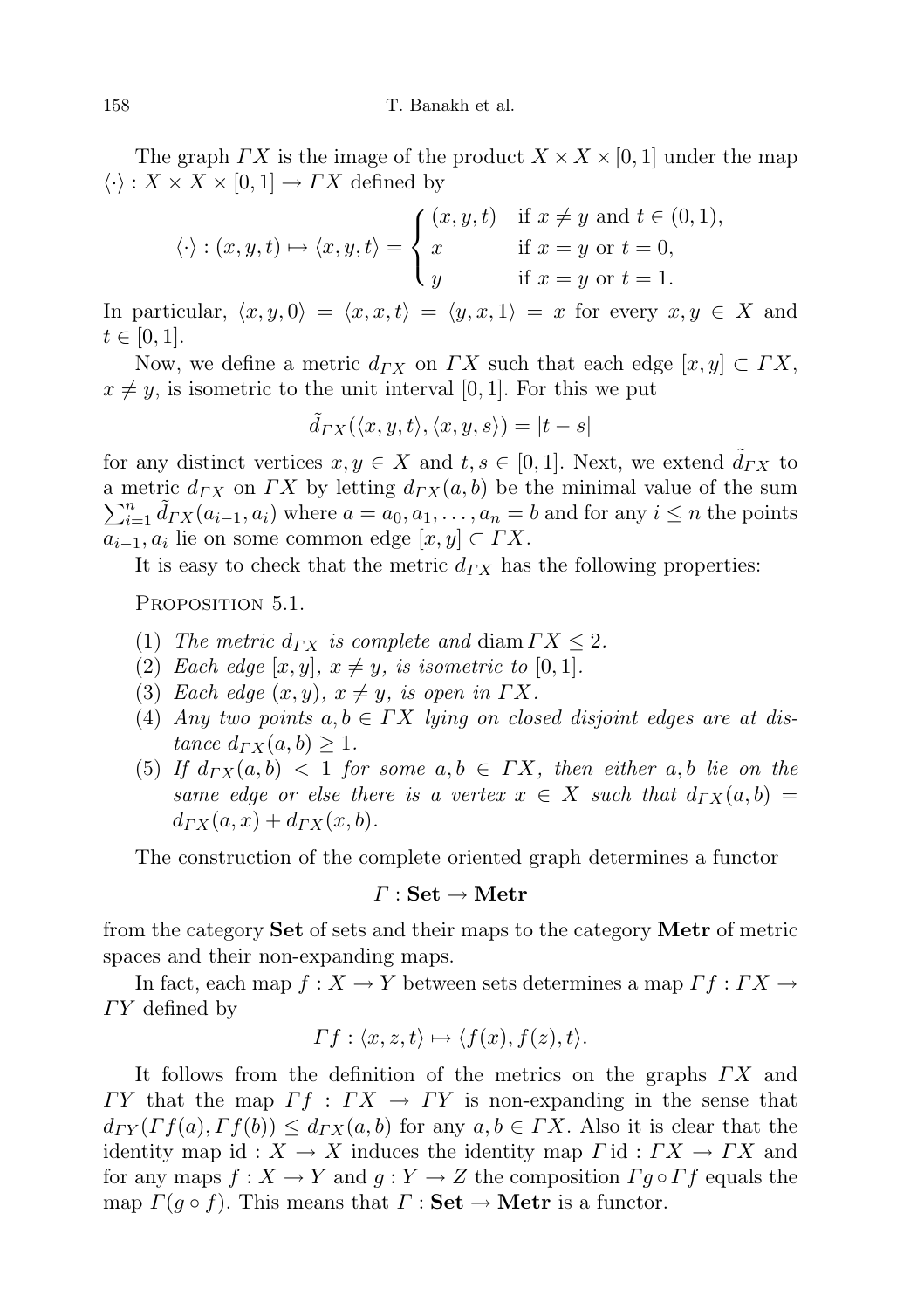PROPOSITION 5.2. For every injective map  $f: X \to Y$  between sets the induced map  $\Gamma f : \Gamma X \to \Gamma Y$  is an isometric embedding.

*Proof.* The map f, being injective, admits a left inverse map  $g: Y \to X$ such that  $q \circ f = id_X$ . By functoriality of  $\Gamma$ , the maps  $\Gamma f : \Gamma X \to \Gamma Y$ and  $\Gamma q : \Gamma Y \to \Gamma X$  are non-expanding and their composition satisfies  $\Gamma g \circ \Gamma f = \Gamma (g \circ f) = \Gamma \mathrm{id}_X = \mathrm{id}_{\Gamma X}$ . Then for every  $a, b \in \Gamma X$  the nonexpanding property of the maps  $\Gamma f$  and  $\Gamma g$  yields

 $d_{\Gamma X}(a, b) = d_{\Gamma X}(\Gamma g(\Gamma f(a)), \Gamma g(\Gamma f(b))) \leq d_{\Gamma Y}(\Gamma f(a), \Gamma f(b)) \leq d_{\Gamma X}(a, b),$ which implies that  $d_{TY}(\Gamma f(a), \Gamma f(b)) = d_{TX}(a, b)$ . This witnesses that  $\Gamma f$ :  $\Gamma X \to \Gamma Y$  is an isometric embedding.  $\blacksquare$ 

<span id="page-14-0"></span>6. The cobweb construction over a premetric space. In this section we define the cobweb functor  $\mathcal{F}: \mathbf{PMetr} \to \mathbf{Metr}$ .

By the *cobweb* of a premetric space  $X$  we understand the following closed subspace  $\otimes X$  of the complete oriented graph  $\Gamma X$ :

$$
\circledast X=\{\langle x,y,t\rangle\in \varGamma X: t\leq 1-\bar{d}_X(y,x)\}\}\subset \varGamma X,
$$

where  $\bar{d}_X = \min\{1, d_X\}$  and  $d_X$  is the premetric of X.

Let us explain this construction in more detail. For any distinct points  $x, y \in X$  consider the unique point  $x<sub>y</sub>$  on the edge  $[x, y] \subset FX$  that lies at distance  $d_{TX}(x_y, y) = \bar{d}_X(y, x) = \min\{1, d_X(y, x)\}\$ from the vertex y. It follows that the set

$$
[x, x_y] = \{ \langle x, y, t \rangle \in \Gamma X : t \le d_{\Gamma X}(x, x_y) = 1 - \bar{d}_X(y, x) \}
$$

is a subarc of length  $1 - \bar{d}_X(y, x)$  in  $[x, y] \subset \Gamma X$ . If  $d_X(y, x) \geq 1$ , then the subarc  $[x, x_y]$  degenerates to the singleton  $\{x\}$ .

The union

$$
S_x = \bigcup_{y \neq x} [x, x_y] \setminus \{y\}
$$

will be called the *spider* centered at a point  $x \in X \subset \mathcal{X} \subset FX$ . Each spider  $S_x$  is an arcwise connected subspace of  $\Gamma X$ . Therefore

$$
\circledast X = \bigcup_{x \neq y} [x, x_y] = \bigcup_{x \in X} S_x
$$

is the union of all such spiders.

The cobweb  $\otimes X$  contains X as a discrete set of vertices. Consequently,

$$
|X| \le \text{dens}(\circledast X) \le |\circledast X| \le \mathfrak{c} \cdot |X|.
$$

The reader should not be confused by the fact that the space  $X$  that has the premetric topology will also be considered as the discrete subspace of the cobweb  $\otimes X$  over X.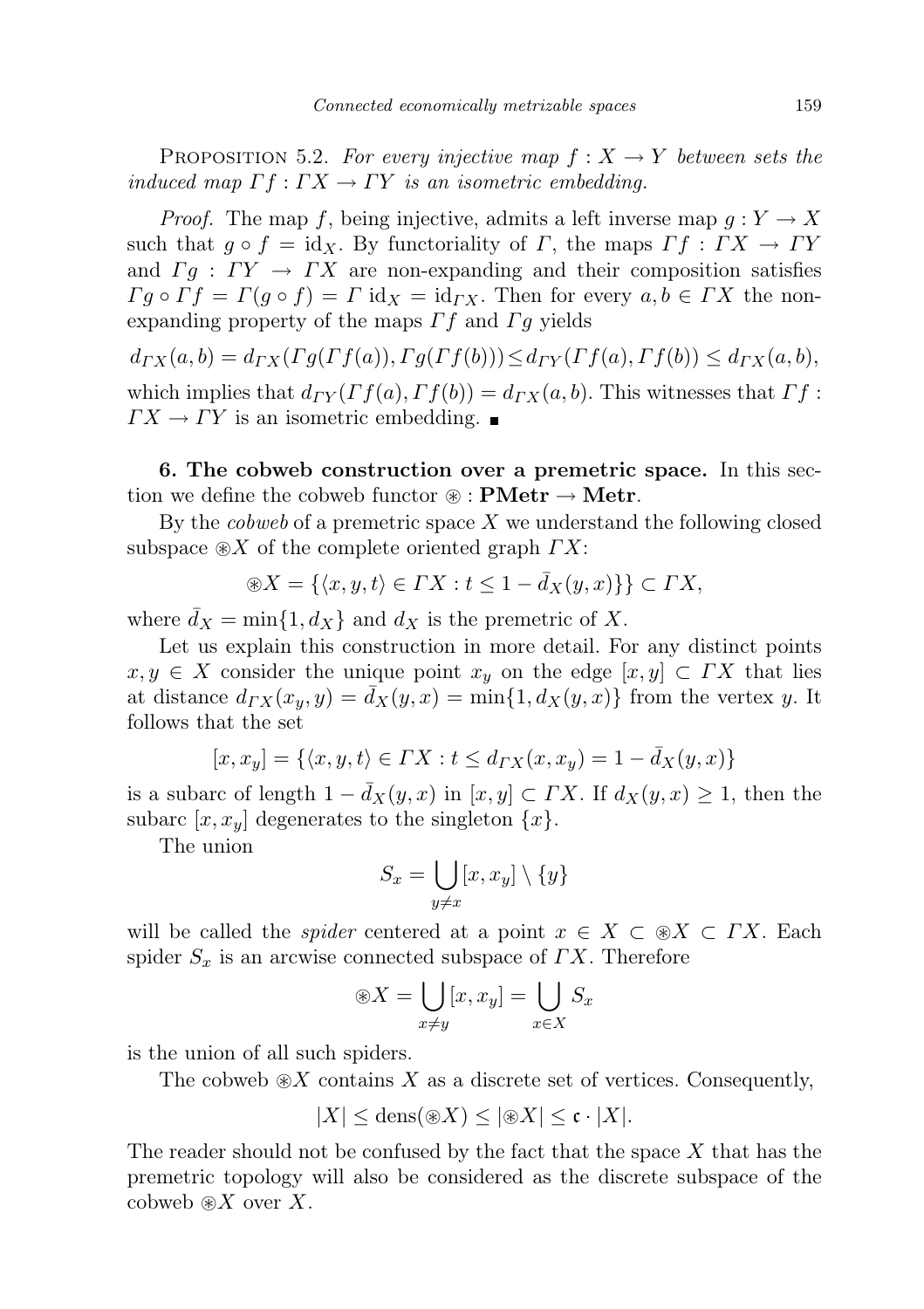Since  $\otimes X$  can be obtained from  $\Gamma X$  by deleting selected open arcs from the edges of  $\Gamma X$ , the subspace  $\otimes X$  is closed in  $\Gamma X$  and hence is complete with respect to the metric  $d_{\mathcal{R}} = d_{TX} | \mathcal{R} \times \mathcal{R} \times X$  induced from the graph  $\Gamma X$ .

Next, we show that the construction of the cobweb space determines a functor

## $\circledast$  : PMetr  $\rightarrow$  Metr

from the category PMetr of premetric spaces and their non-expanding maps to the category Metr of metric spaces.

Given any non-expanding map  $f : X \to Y$  between premetric spaces, consider the induced non-expanding map  $\Gamma f : \Gamma X \to \Gamma Y$  between the complete oriented graphs.

<span id="page-15-0"></span>LEMMA 6.1.  $\Gamma f(\mathcal{X}) \subset \mathcal{X}$ .

*Proof.* Given any point  $a \in \mathcal{X} \subset \Gamma X$ , find vertices  $x, y \in X$  such that  $a \in [x, x_y]$ . It follows that  $d_{\Gamma X}(x, a) \leq d_{\Gamma X}(x, x_y) = 1 - d_X(y, x)$  where  $\bar{d}_X = \min\{1, d_X\}$ . Now consider the image  $\Gamma f(a) \subset \Gamma Y$ . If  $f(a) \in Y$ , then we are done because  $Y \subset \mathcal{B}Y \subset \Gamma Y$ . So, we assume that  $f(a) \in \Gamma Y \setminus Y$ . In this case  $f(a) = (f(x), f(y), t)$  where  $a = (x, y, t)$  and  $t \leq 1 - d_X(y, x)$ . Since the map f is non-expanding,  $\bar{d}_Y(f(y), f(x)) \leq \bar{d}_X(y, x)$ , and consequently  $t \leq 1 - \bar{d}_X(y, x) \leq 1 - \bar{d}_Y(f(y), f(x))$ . Now the definition of  $\mathcal{D}Y$  guarantees that  $f(a) = (f(x), f(y), t) \in [f(x), f(x)_{f(y)}] \subset \mathcal{D}Y$ .

Lemma [6.1](#page-15-0) allows us to define a map  $\mathcal{L}f : \mathcal{L} \times \mathcal{L} \to \mathcal{L}Y$  as the restriction  $\circledast f = \Gamma f | \circledast X$ . In this way we have proved

THEOREM 6.2.  $\circledast$ : **PMetr**  $\rightarrow$  **Metr** is a functor.

Proposition [5.2](#page-13-0) implies that this functor preserves isometric embeddings.

PROPOSITION 6.3. For any injective non-expanding map  $f: X \rightarrow Y$ between premetric spaces the induced map  $\mathcal{F} f : \mathcal{B} X \to \mathcal{B} Y$  is an isometric embedding.

**7. The compression map.** In this section, given a premetric space  $X$ we construct an important map  $\pi_X : \mathcal{X} \to X$  called the *compression map*. It is defined by the formula

$$
\pi_X(a) = \begin{cases} a & \text{if } a \in X \subset \mathcal{X}, \\ x & \text{if } a = (x, y, t) \in \mathcal{X} \setminus X. \end{cases}
$$

Observe that for every  $x \in X$  the preimage

$$
\pi_X^{-1}(x) = S_x = \bigcup_{X \ni y \neq x} [x, x_y] \setminus \{y\}
$$

coincides with the spider  $S_x$  centered at x.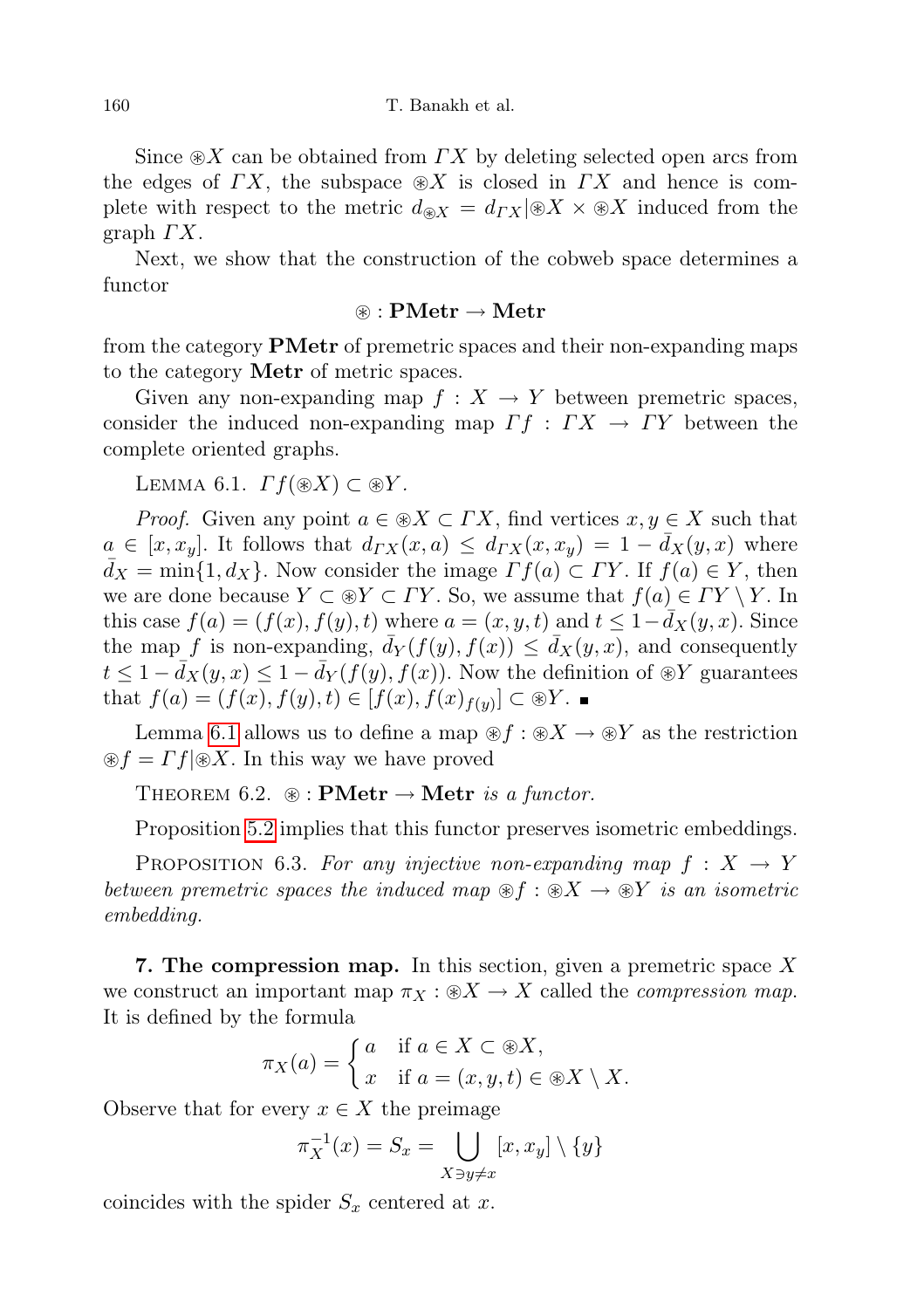The compression map  $\pi_X$  is natural in the sense that for any nonexpanding map  $f: X \to Y$  between premetric spaces the following diagram commutes:



In the following proposition we collect some simple properties of the compression map.

<span id="page-16-0"></span>PROPOSITION 7.1. Let  $X$  be a premetric space. Then:

(1)  $\pi_X(x) = x$  for all  $x \in X$ ;

(2)  $\pi_X : \mathcal{X} \to X$  is a monotone surjection;

(3)  $\pi_X$  is locally constant on the open subset  $\mathcal{X} \setminus X$  of  $\mathcal{X}$ ;

(4) for any subset  $A \subset \mathcal{X}$  we get  $|\pi_X(A)| \leq \text{dens}(A)$ .

*Proof.* (1), (3) These items follow immediately from the definition of  $\pi_X$ .

(2) Since each spider  $S_x = \pi_X^{-1}(x)$ ,  $x \in X$ , is non-empty and (arcwise) connected, the map  $\pi_X$  is a monotone surjection.

(4) Let  $A \subset \mathcal{X}$ . If A is finite, then  $|\pi_X(A)| \leq |A| = \text{dens}(A)$ . So, we assume that A is infinite.

Since X is discrete in  $\mathcal{X}$ , we have  $|A \cap X| \leq \text{dens}(A)$ . Since  $\pi_X$  is locally constant on  $\mathcal{X}\setminus X$ , it follows that  $|\pi_X(A\setminus X)| \leq$  dens $(A)$ . Combining those two facts, we get

$$
|\pi_X(A)| \le |\pi_X(A \cap X)| + |\pi_X(A \setminus X)| \le \text{dens}(A) + \text{dens}(A) = \text{dens}(A).
$$

Next, we establish some metric properties of the compression map.

<span id="page-16-1"></span>PROPOSITION 7.2. Let X be a premetric space,  $d_X$  be the premetric of X and  $d_X = \min\{1, d_X\}$ . Then

- (1)  $\bar{d}_X(x, \pi_X(a)) \leq d_{\mathcal{R}}(x, a)$  for every  $x \in X$  and  $a \in \mathcal{R}X$ ;
- (2)  $\pi_X(B_{\mathscr{B}X}(x,r)) = B_X(x,r)$  for any  $x \in X$  and  $r \in (0,1]$ ;
- (3)  $d_{\mathscr{X}}(a, b) \ge \inf_{x \in X} [\bar{d}_X(x, \pi_X(a)) + \bar{d}_X(x, \pi_X(b))]$  for any  $a, b \in \mathscr{X}$ ;
- (4) the compression map  $\pi_X : \mathcal{X} \to X$  is non-expanding if and only if  $d_X$  is a pseudometric.

*Proof.* (1) Fix any  $x \in X$  and  $a \in \mathcal{X}$ . We need to check that  $\bar{d}_X(x, y) \leq$  $d_{\mathcal{R}}(x, a)$  where  $y = \pi_X(a)$ . This inequality is trivial if  $d_{\mathcal{R}}(x, a) \geq 1$ . So, we assume that  $d_{\mathcal{B}X}(x, a) < 1$ .

Since  $a \in \pi_X^{-1}(y) = S_y = \bigcup_{z \neq y} [y, y_z] \setminus \{z\}$ , there is a point  $z \in X \setminus \{y\}$ such that  $a \in [y, y_z]$ . By Proposition [5.1\(](#page-13-1)4), the inequality  $d_{\mathcal{X}}(x, a) < 1$ implies that  $x \in \{y, z\}$ . If  $x = y$ , then we are done because  $\bar{d}_X(x, y) = 0 \leq$  $d_{\mathcal{R}}(x, a)$ . If  $x = z$ , then  $\overline{d}_X(x, y) = \overline{d}_X(z, y) = d_{\mathcal{R}}(z, y_z) \leq d_{\mathcal{R}}(z, a) =$  $d_{\mathcal{R}}(x,a)$ .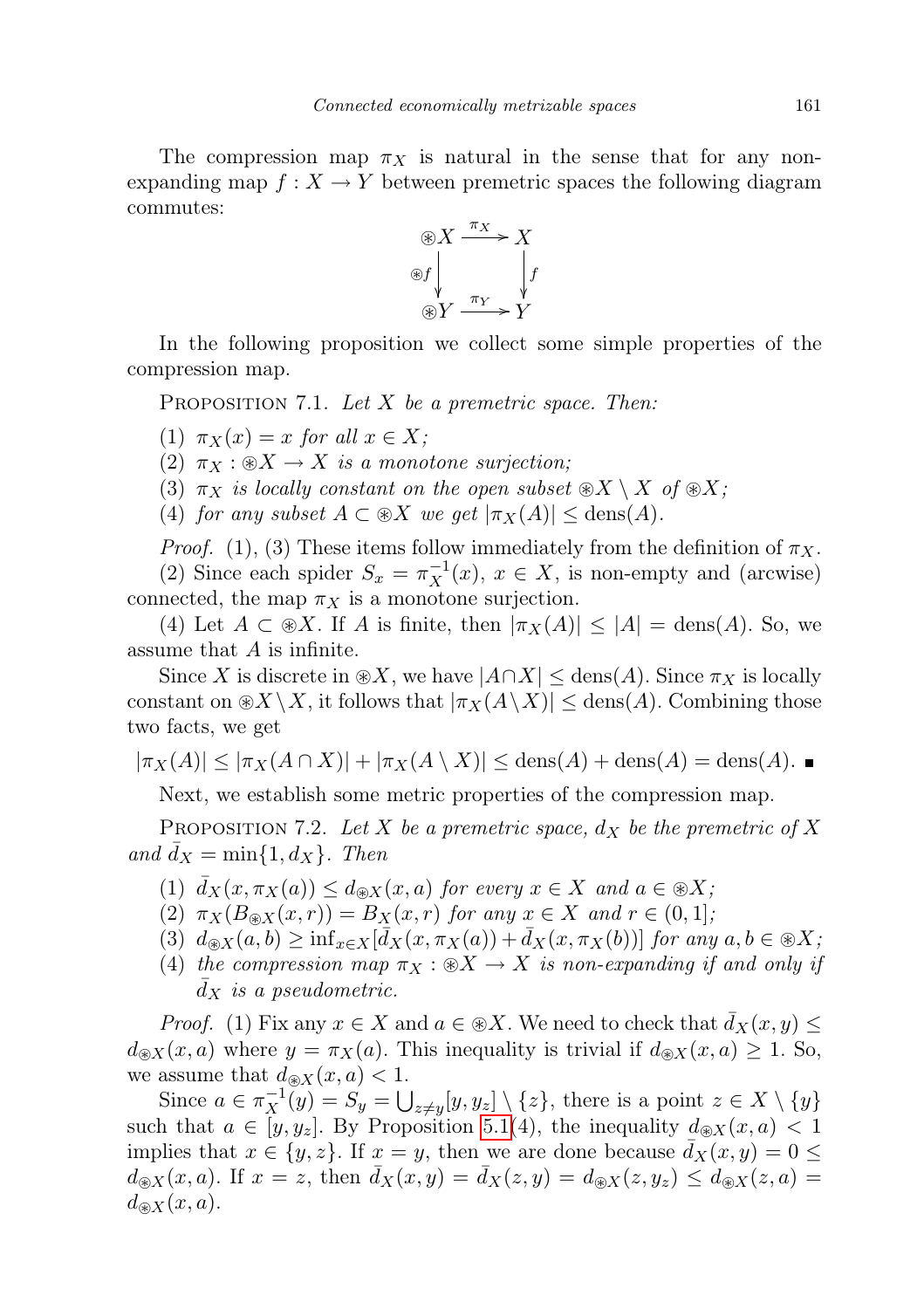(2) Fix any  $x \in X$  and a positive  $r \leq 1$ . The preceding item implies that  $\pi_X(B_{\mathcal{R}}(x,r)) \subset B_X(x,r)$ . The reverse inclusion will follow as soon as, given any point  $z \in B_X(x,r)$ , we find a point  $y \in \pi_X^{-1}(z) = S_z$  with  $d_{\mathcal{B}X}(x, y) < r$ . If  $z = x$ , then we can put  $y = x$ . So, assume that  $z \neq x$ .

Consider the point  $z_x \in [z, x]$  and observe that  $d_{\mathcal{R}}(x, z_x) = \bar{d}_X(x, z) \leq$  $d_X(x, z) < r$ . If  $z_x \neq x$ , then we can put  $y = z_x \in S_z$ . If  $z_x = x$ , then  $[z, z_x] = [z, x]$  and we can take any point  $y \in [z, z_x] \subset S_z$  with  $d_{\mathcal{X}}(x, y) < r$ .

(3) Take any two points  $a, b \in \mathcal{X}$  and consider their images  $y = \pi_X(a)$ and  $z = \pi_X(b)$ . If  $y = z$ , then

$$
\inf_{x \in X} [\bar{d}_X(x, y) + \bar{d}_X(x, z)] = 0 \le d_{\circledast X}(a, b).
$$

So, we can assume that  $y \neq z$ .

If  $d_{\mathcal{R}}(a, b) \geq 1$ , then

$$
d_{\circledast X}(a,b) \ge 1 \ge \bar{d}_X(y,z) \ge \inf_{x \in X} [\bar{d}_X(x,y) + \bar{d}_X(x,z)]
$$

and we are done. So, we can assume that  $d_{\mathcal{R}}(a, b) < 1$ . In this case Propo-sition [5.1\(](#page-13-1)5) guarantees that  $d_{\mathcal{R}}(a, b) = d_{\mathcal{R}}(a, v) + d_{\mathcal{R}}(v, b)$  for some vertex  $v \in X \subset \Gamma X$ . Applying (1) we conclude that

$$
d_{\circledast X}(a, b) = d_{\circledast X}(v, a) + d_{\circledast X}(v, b) \ge \bar{d}_X(v, \pi_X(a)) + \bar{d}_X(v, \pi_X(b))
$$
  
 
$$
\ge \inf_{x \in X} [\bar{d}_X(x, \pi_X(a)) + \bar{d}_X(x, \pi_X(b))].
$$

(4) If  $\bar{d}_X$  is a pseudometric, then for any  $a, b \in \mathcal{X}$  the triangle inequality for  $d_X$  combined with the preceding item implies

$$
d_{\circledast X}(a,b) \geq \inf_{x \in X} [\bar{d}_X(x,\pi_X(a)) + \bar{d}_X(x,\pi_X(b))] \geq d_X(\pi_X(a),\pi_X(b)),
$$

witnessing the non-expanding property of the compression map  $\pi_X$ .

Now assume that the compression map  $\pi_X : \mathcal{X} \to X$  is non-expanding. Given any three points  $x, y, z \in X$  we shall prove that

(7.1) 
$$
\bar{d}_X(x,z) \leq \bar{d}_X(y,x) + \bar{d}_X(y,z).
$$

This inequality is trivial if  $x = z$  or  $x = y$ . So, we assume that  $x \neq z$  and  $x \neq y$ . Consider the points  $x_y, z_y \in \mathcal{X}$ . If  $x_y \neq y \neq z_y$ , then  $\pi_X(x_y) = x$ ,  $\pi_X(z_u) = z$  and then

<span id="page-17-0"></span>
$$
\overline{d}_X(x, z) = \overline{d}_X(\pi_X(x_y), \pi_X(z_y)) \le d_{\circledast X}(x_y, z_y)
$$
\n
$$
\le d_{\circledast X}(x_y, y) + d_{\circledast X}(z_y, y) = \overline{d}_X(y, x) + \overline{d}_X(y, z).
$$

If  $x_y = y$  and  $z_y \neq y$ , then for every  $\varepsilon > 0$  we can find a point  $c \in$  $[x, x_y] = [x, y]$  such that  $d_{\mathcal{R}}(c, y) < \varepsilon$  and conclude that

$$
\bar{d}_X(x,z) = \bar{d}_X(\pi_X(c), \pi_X(z_y)) \le d_{\mathcal{X}}(c, z_y) \le d_{\mathcal{X}}(c, y) + d_{\mathcal{X}}(y, z_y) \n< \varepsilon + \bar{d}_X(y,z) \le \bar{d}_X(y,x) + \bar{d}_X(y,z) + \varepsilon.
$$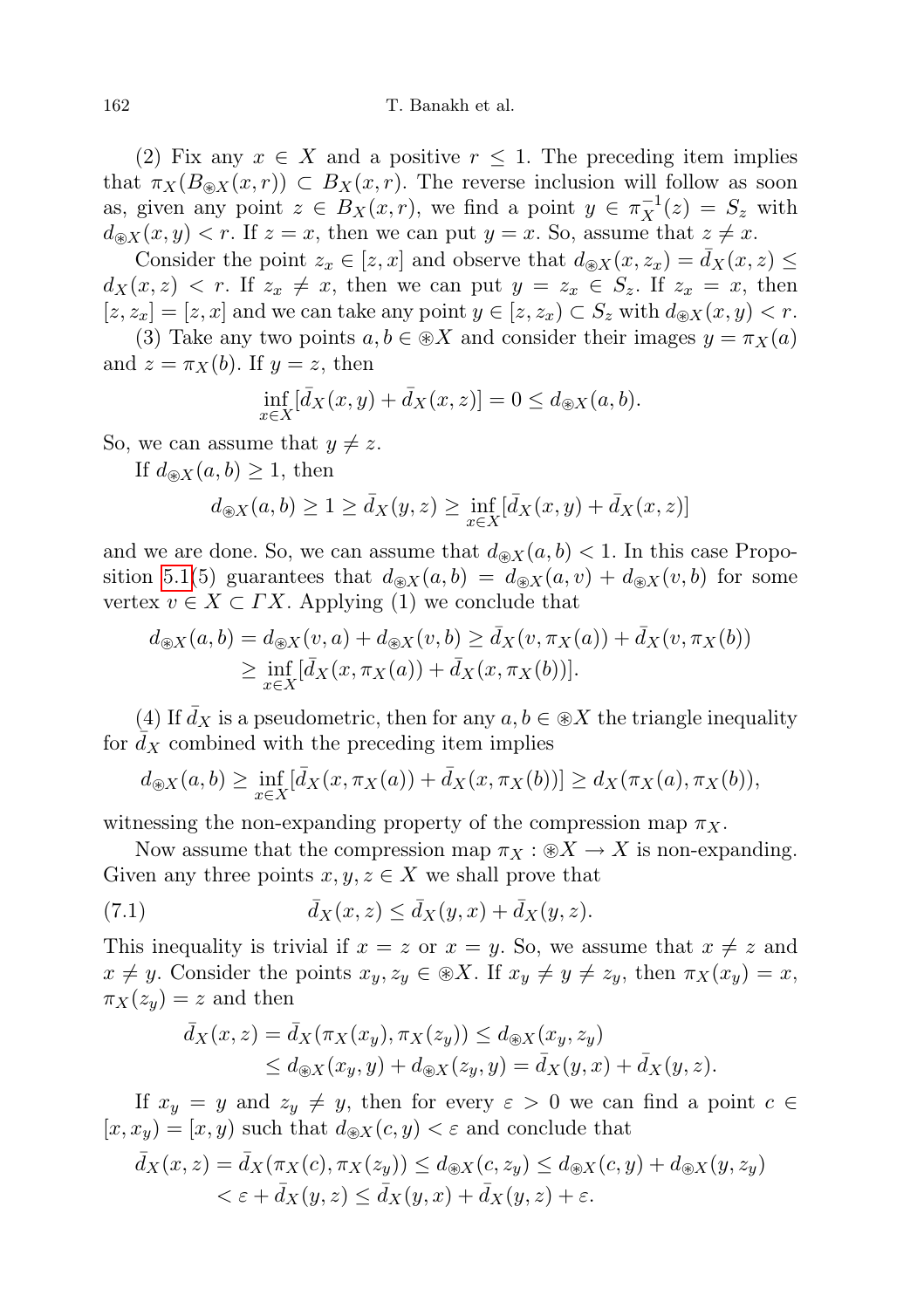Letting  $\varepsilon \to 0$ , we get the desired inequality [\(7.1\)](#page-17-0). By a similar argument we can treat the cases when  $z_y = y$ .

For points x and  $y = z$ , inequality [\(7.1\)](#page-17-0) yields  $\bar{d}_X(x, y) \leq \bar{d}_X(y, x)$ . This implies that the premetric  $\bar{d}_X$  is symmetric and satisfies the triangle inequality, so is a pseudometric.

Next, we establish some topological properties of the compression map. In the following theorem we endow the premetric space  $X$  with the premetric topology.

<span id="page-18-0"></span>THEOREM 7.3. For any premetric space  $X$ ,

- (1) the compression map  $\pi_X : \mathcal{X} \to X$  is a monotone quotient surjection;
- (2)  $\pi_X : \mathcal{X} \to X$  is hereditarily quotient if and only if the premetric space  $X$  is basic;
- (3) the cobweb space  $\mathcal{X}$  is connected if and only if so is the space X.

*Proof.* (1) By Proposition [7.1\(](#page-16-0)2),  $\pi_X$  is a monotone surjection. To show that  $\pi_X$  is continuous, take any open subset  $U \subset X$ . To check that  $\pi_X^{-1}(U)$ is open in  $\otimes X$ , fix any point  $a \in \pi_X^{-1}(U)$ . If  $a \in \otimes X \setminus X$ , then the map  $\pi_X$ is locally constant and hence continuous at a. So, we assume that  $a \in X$ . In this case the definition of the premetric topology on X yields a radius  $r \in$  $(0, 1)$  such that  $B_X(\pi_X(a), r) \subset U$ . By Proposition [7.2\(](#page-16-1)2),  $\pi_X(B_{\otimes X}(a, r)) \subset$  $B_X(\pi_X(a), r) \subset U$  and hence  $B_{\circledast X}(a, r) \subset \pi_X^{-1}(U)$ , witnessing that  $\pi_X^{-1}(U)$ is open in  $\otimes X$ .

To show that  $\pi_X$  is quotient, take any subset  $A \subset X$  with  $\pi_X^{-1}(A)$  open in  $\otimes X$ . For every  $x \in A$  we get  $x \in \pi_X^{-1}(A)$  and hence  $B_{\otimes X}(x,r) \subset \pi_X^{-1}(A)$ for some  $r \in (0,1)$ . It follows from Proposition [7.2\(](#page-16-1)2) that

$$
B_X(x,r) = \pi_X(B_{\circledast X}(x,r)) \subset \pi_X(\pi_X^{-1}(A)) = A.
$$

Consequently, the set  $A$  is open in the premetric topology of  $X$ .

(2) Assuming that the premetric space  $X$  is basic, we check that the compression map  $\pi_X : \mathcal{X} \to X$  is pseudo-open and hence hereditarily quotient. Fix any point  $x \in X$  and any open set  $U \subset \mathcal{X}$  containing the fiber  $\pi_X^{-1}(x)$ . Since  $x \in U$ , there is a positive  $r < 1$  such that  $B_{\otimes X}(x, r) \subset U$ . Now Proposition [7.2\(](#page-16-1)2) implies that  $B_X(x,r) = \pi_X(B_{\otimes X}(x,r)) \subset \pi_X(U)$ and hence  $\pi_X(U)$  is a neighborhood of x in X (because the ball  $B_X(x,r)$  is a neighborhood of  $x$ ).

Now assume conversely that the compression map  $\pi_X$  is hereditarily quotient and hence pseudo-open. We need to check that the premetric  $d_X$  of X is basic at each point  $x \in X$ . This will follow as soon as we check that for any positive  $r < 1$  the ball  $B_X(x, r)$  is a neighborhood of x in X. Observe that the set  $U = S_x \cup B_{\circledast X}(x,r)$  is an open neighborhood of the fiber  $S_x = \pi_X^{-1}(x)$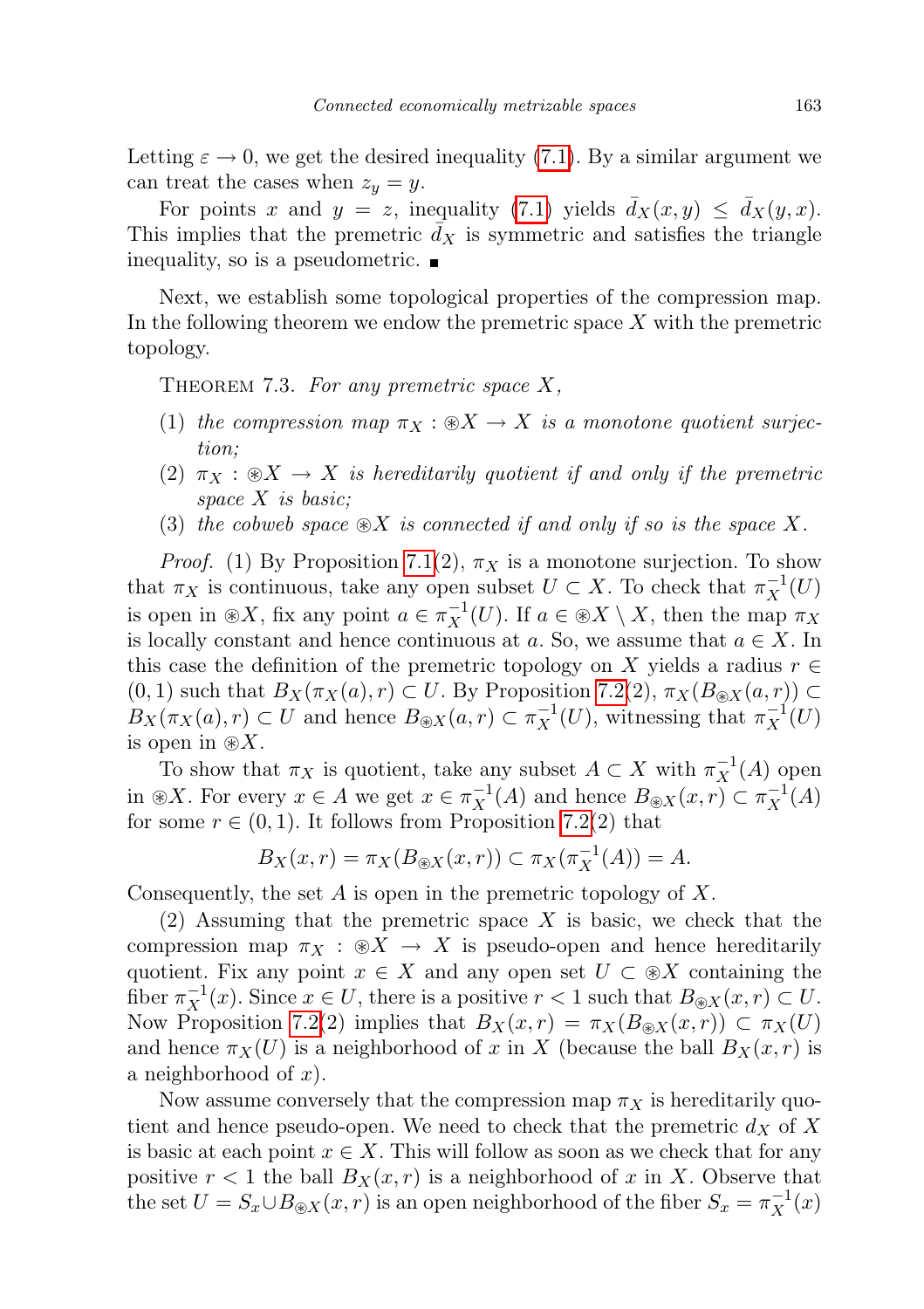in  $\mathcal{R}X$ . Since  $\pi_X$  is pseudo-open, the image  $\pi_X(U) = \{x\} \cup \pi_X(B_{\mathcal{R}X}(x,r)) =$  $B_X(x, r)$  is a neighborhood of x in X.

(3) This item follows from (1) and Lemma [4.4.](#page-12-0)  $\blacksquare$ 

Finally, we apply the compression map to study separablewise components of the cobweb space  $\mathcal{R}X$ .

By the *separablewise component* of a point x of a topological space X we understand the union  $C(x)$  of all separable connected subspaces of X that contain the point  $x$ . It is standard to show that two separablewise components are either disjoint or coincide. In a countably tight topological space all separablewise components are closed. We recall that a topological space X is *countably tight* if for each subset  $A \subset X$  and a point  $x \in A$  in its closure there is a countable subset  $B \subset A$  such that  $x \in B$ .

We shall say that a topological space  $X$  contains no countable connected subspaces if each non-empty at most countable connected subset of X is a singleton. For example, each regular space contains no non-trivial countable connected subspace.

PROPOSITION 7.4. If a premetric space  $X$  contains no countable connected subspace, then the fibers of the compression map  $\pi_X : \mathcal{X} \to X$ coincide with the separablewise components of  $\mathcal{X}$  and also with the arcwise components of  $\mathcal{X}$ . Consequently, X can be identified with the space of separablewise (or arcwise) connected components of  $\otimes X$ .

*Proof.* Assuming that  $X$  contains no countable connected subspace, we shall show that each spider  $S_x = \pi_X^{-1}(x)$ ,  $x \in X$ , coincides with the separablewise component  $C(x)$  of the point x in the cobweb  $\mathcal{R}X$ . Taking into account the arcwise connectedness of the spider  $S_x$ , we conclude that  $S_x \subset$  $C(x)$ . To show that  $C(x) \subset S_x = \pi_X^{-1}(x)$ , fix any point  $y \in C(x)$  and find a connected separable subspace  $A \subset \mathcal{X}$  containing the points x and y. By Proposition [7.1\(](#page-16-0)4), the image  $\pi_X(A)$  is at most countable. Being a connected subspace of X, the set  $\pi_X(A)$  coincides with the singleton  $\{x\}$ . Consequently,  $y \in A \subset \pi_X^{-1}(x) = S_x.$ 

<span id="page-19-0"></span>COROLLARY 7.5. Two premetric spaces  $X, Y$  containing no countable connected subspaces are homeomorphic provided their cobwebs  $\otimes X$  and  $\otimes Y$ are homeomorphic.

REMARK 7.6. It is well-known that a connected locally connected complete metric space is arcwise connected [\[7,](#page-27-6) 6.3.11]. The cobweb over a connected metric space is not locally connected, although it is locally connected off a metrically discrete subset. This illustrates how important it is to assume that the space is locally connected at each point if we want to conclude that it is arcwise connected.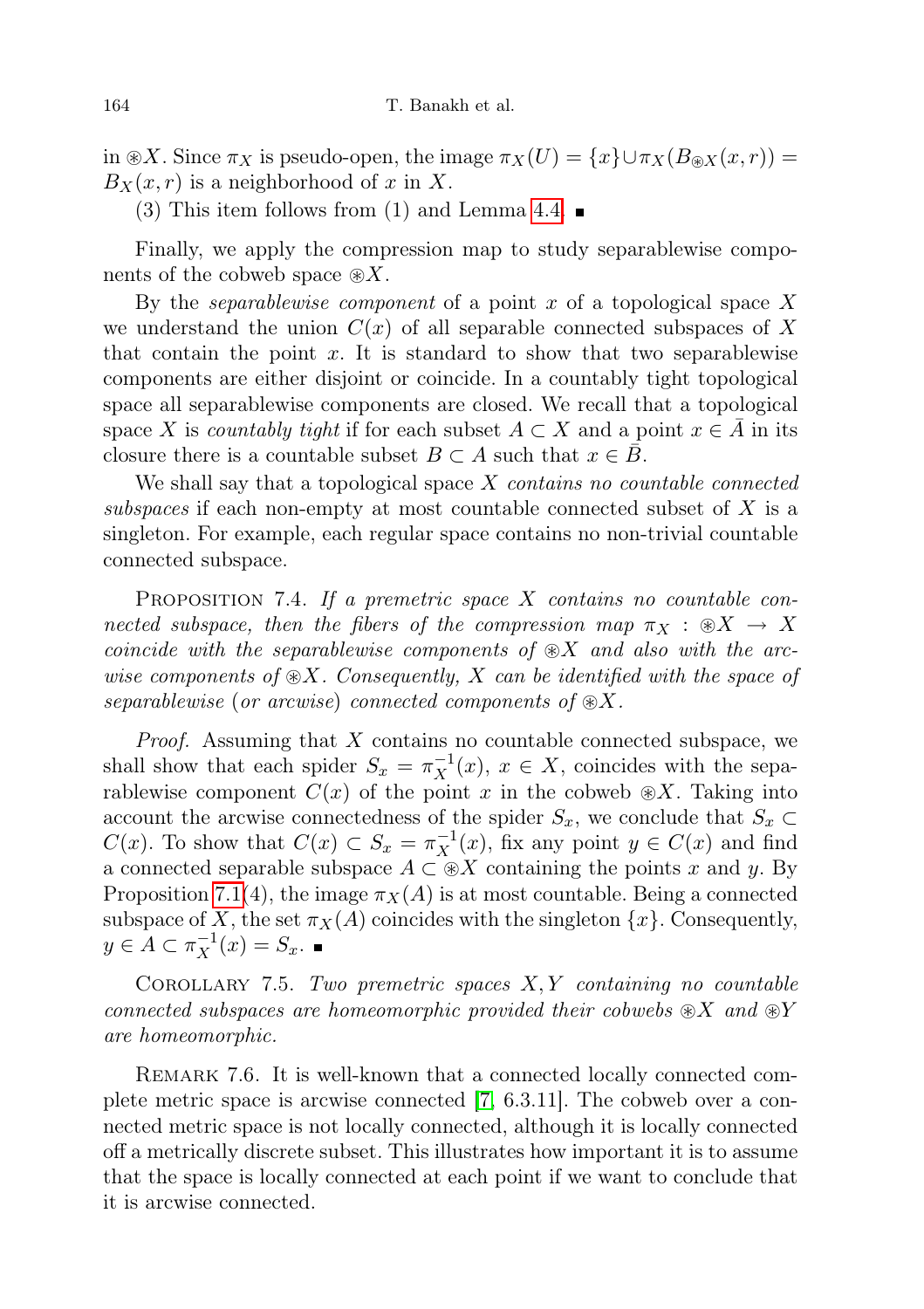8. The iterated cobweb construction. In this section we shall iterate the cobweb functors and at the limit stage obtain the functor  $\mathscr{C}^\omega$  : **PMetr**  $\rightarrow$ **Metr** assigning to each premetric space  $X$  an economical complete metric space  $\mathscr{D}^{\omega} X$ .

Given a premetric space X put  $\mathcal{D}^1 X = \mathcal{D} X$  and inductively  $\mathcal{D}^{n+1} X =$  $\mathcal{L}(\mathcal{D}^n X)$  for  $n \in \mathbb{N}$ . In such a way we define the functors  $\mathcal{D}^n$ : **PMetr**  $\rightarrow$ **Metr** for all  $n \in \mathbb{N}$ . For every  $n \in \mathbb{N}$  the spaces  $\mathcal{D}^{n+1}X$  and  $\mathcal{D}^nX$  are linked by the compression map  $\pi_{\mathbb{R}^n} \times : \mathbb{R}^{n+1}X \to \mathbb{R}^nX$ . This map is non-expanding, surjective, monotone, and hereditarily quotient according to Proposition [7.2\(](#page-16-1)4) and Theorem [7.3.](#page-18-0)

The iterated cobweb spaces and their compression maps form the inverse sequence

(8.1) 
$$
\cdots \to \mathbb{R}^{n+1}X \to \mathbb{R}^nX \to \cdots \to \mathbb{R}^1X.
$$

Let

<span id="page-20-0"></span>
$$
\mathscr{E}^{\omega} X = \left\{ (x_n)_{n \in \omega} \in \prod_{n \in \mathbb{N}} \mathscr{E}^n X : \forall n \in \mathbb{N} \ \pi_{\mathscr{E}^n X} (x_{n+1}) = x_n \right\}
$$

be the limit of this inverse sequence, and for every  $n \in \mathbb{N}$  let

 $\pi_n^{\omega}: \mathcal{D}^{\omega} X \to \mathcal{D}^n X, \quad \pi_n^{\omega}: (x_k)_{k \in \mathbb{N}} \mapsto x_n,$ 

denote the limit projection.

The space  $\mathscr{D}^{\omega} X$  is endowed with the metric

$$
d_{\mathbb{B}^{\omega}X}(a,b) = \max_{n \in \mathbb{N}} \frac{1}{n} d_{\mathbb{B}^nX}(\pi_n^{\omega}(a), \pi_n^{\omega}(b))
$$

that generates the topology of  $\otimes^{\omega} X$  inherited from the product  $\prod_{n\in\mathbb{N}} \otimes^n X$ .

<span id="page-20-1"></span>LEMMA 8.1. For every  $n \in \mathbb{N}$  the limit projection  $\pi_n^{\omega} : \mathcal{L}^{\omega} X \to \mathcal{L}^n X$  is a monotone hereditarily quotient surjection.

*Proof.* By Theorem [7.3\(](#page-18-0)2), the bonding projections  $\pi_{\mathcal{R}} \times \mathcal{R}^{n+1}X \rightarrow$  $\mathcal{D}^nX$  of the inverse sequence [\(8.1\)](#page-20-0) are monotone hereditarily quotient surjections. Applying Theorem 9 and Corollary to Theorem 11 of [\[15\]](#page-27-11), we conclude that each limit projection  $\pi_n^{\omega}: \mathcal{D}^{\omega}X \to \mathcal{D}^nX$  is monotone and hereditarily quotient.  $\blacksquare$ 

Taking the composition of the projection  $\pi_1^{\omega} : \mathcal{D}^{\omega} X \to \mathcal{D} X$  with the compression map  $\pi_X : X \to X$  we get an important map

$$
\pi_X^\omega=\pi_X\circ \pi_1^\omega:\circledast^\omega X\to X.
$$

<span id="page-20-2"></span>Some properties of this map are collected in:

THEOREM 8.2. For a premetric space  $X$ ,

- (1)  $\mathcal{L}^{\omega} X$  is an economical complete metric space of cardinality  $|\mathcal{L}^{\omega} X|$  $\leq |X|^{\omega};$
- (2) the map  $\pi_X^{\omega} : \mathcal{X} \to X$  is a monotone quotient surjection;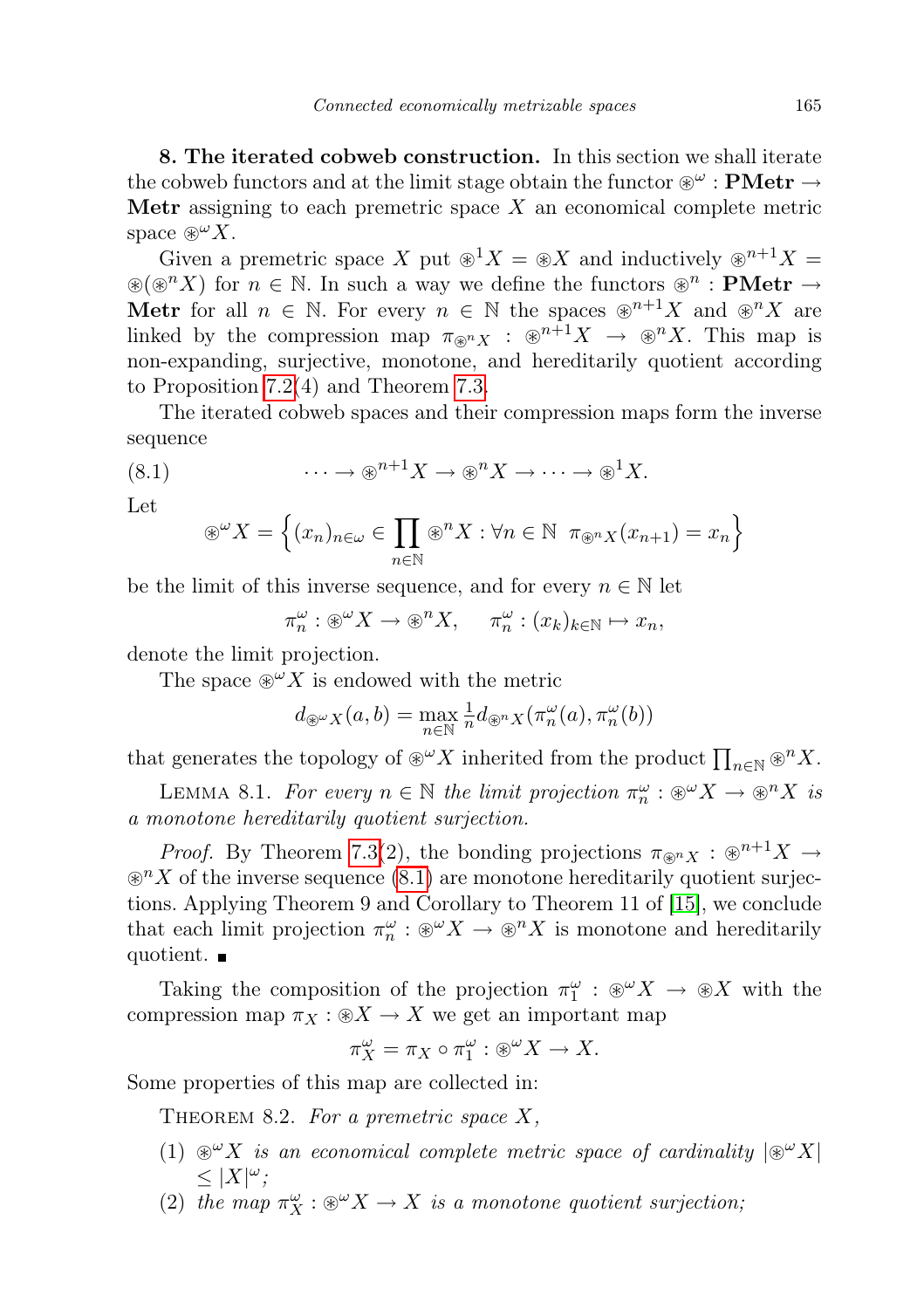- (3) the map  $\pi_X^{\omega}$  is hereditarily quotient if and only if the premetric space X is basic;
- (4) the map  $\pi_X^{\omega} : \mathcal{X} \to X$  is non-expanding provided the premetric  $d_X = \min\{1, d_X\}$  is a pseudometric;
- (5) the space  $\mathscr{L}^{\omega} X$  is connected if and only if  $\mathscr{L}^{\omega} X$  is non-separably connected if and only if the space X is connected.

*Proof.* (1) The completeness of the metric  $d_{\mathcal{R}} \omega_X$  on  $\mathcal{L}^{\omega} X$  follows from the completeness of the iterated cobwebs  $\mathcal{D}^n X$  and the closedness of  $\mathcal{D}^\omega X$ in the Tikhonov product  $\prod_{n\in\mathbb{N}} \otimes^n X$ .

To show that  $\mathscr{L}^\omega X$  is economical, take any infinite subset  $A \subset \mathscr{L}^\omega X$  and observe that for every  $n \in \mathbb{N}$ ,

<span id="page-21-0"></span>
$$
(8.2) \qquad |\pi_n^{\omega}(A)| = |\pi_{\circledast^n X}(\pi_{n+1}^{\omega}(A))| \leq \text{dens}(\pi_{n+1}^{\omega}(A)) \leq \text{dens}(A)
$$

according to Proposition [7.1\(](#page-16-0)4).

Observe that for any  $a, b \in A$  we have

$$
d_{\mathcal{L}^{\omega}X}(a,b) \in \{n^{-1}d_{\mathcal{L}^{\omega}X}(\pi_n^{\omega}(a), \pi_n^{\omega}(b))\colon n \in \mathbb{N}\}\
$$

and thus

$$
d_{\mathcal{B}^{\omega}X}(A \times A) \subset \{n^{-1}d_{\mathcal{B}^nX}(x,y) : x, y \in \pi_n^{\omega}(A), n \in \mathbb{N}\}.
$$

Combining this with [\(8.2\)](#page-21-0) we get the desired inequality

$$
|d_{\mathfrak{F}^{\omega}X}(A \times A)| \leq \sum_{n \in \mathbb{N}} |\pi_n^{\omega}(A) \times \pi_n^{\omega}(A)| \leq \aleph_0 \cdot \text{dens}(A)^2 = \text{dens}(A),
$$

confirming the economical property of the metric  $d_{\mathcal{R}^{\omega}}$ .

Finally, we show that  $|\mathcal{X}| \leq |X|^{\omega}$ . This is clear if X is a singleton. So, we assume that  $|X| \geq 2$ . It follows from the definition of cobweb space that  $|\mathcal{X}| \leq \mathfrak{c} \cdot |X|$ . By induction,  $|\mathcal{F}^n X| \leq \mathfrak{c} \cdot |X|$  and then  $|\mathcal{F}^{\omega} X| \leq (\mathfrak{c} \cdot |X|)^{\omega}$  $= |X|^{\omega}$ .

(2) By Lemma [8.1](#page-20-1) and Theorem [7.3\(](#page-18-0)1) the maps  $\pi_1^{\omega}$ :  $\otimes^{\omega} X \to \otimes X$ and  $\pi_X : \mathcal{X} \to X$  are quotient surjections. Then so is their composition  $\pi_X^{\omega} = \pi_X \circ \pi_1^{\omega}.$ 

Next, we check that the map  $\pi_X^{\omega}$  is monotone. Given any point  $x \in X$ , let  $C = (\pi_X^{\omega})^{-1}(x) = (\pi_1^{\omega})^{-1}(S_x)$ . Since the map  $\pi_1^{\omega} : \mathcal{X} \to \mathcal{X}$  is hereditarily quotient, the restriction  $\pi_X^{\omega}|C:C \to S_x$  is quotient. Now the connectedness of the spider  $S_x$  and Lemma [4.4](#page-12-0) guarantee that C is connected.

(3) If the map  $\pi_X^{\omega} = \pi_X \circ \pi_1^{\omega}$  is hereditarily quotient, then so is the map  $\pi_X : \mathcal{X} \to X$  and then the premetric space X is basic according to Theorem [7.3\(](#page-18-0)2). On the other hand, if the premetric space  $X$  is basic, then by Theorem [7.3\(](#page-18-0)2), the compression map  $\pi_X : \mathcal{X} \to X$  is hereditarily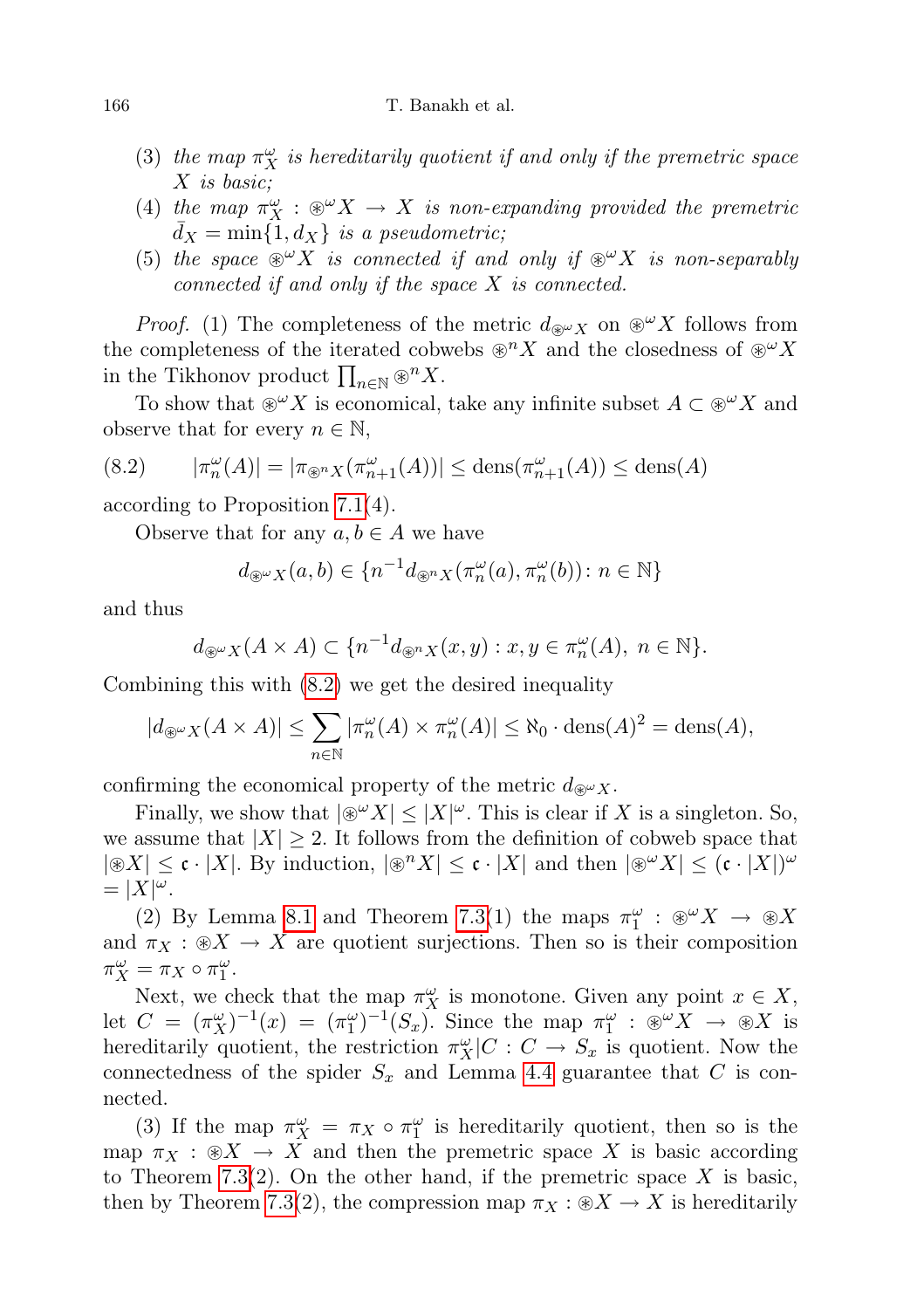quotient, and then the map  $\pi_X^{\omega} = \pi_X \circ \pi_1^{\omega}$  is hereditarily quotient as the composition of two hereditarily quotient maps.

(4) If the premetric  $\bar{d}_X = \{1, d_X\}$  is a pseudometric, then Proposi-tion [7.2\(](#page-16-1)4) guarantees that the compression map  $\pi_X : \mathcal{X} \to X$  is nonexpanding. Then  $\pi_X^{\omega} = \pi_X \circ \pi_1^{\omega}$  is non-expanding as the composition of two non-expanding maps.

(5) This follows from (2), Lemma [4.4](#page-12-0) and Proposition [2.2.](#page-2-0)  $\blacksquare$ 

Now we show that the construction of  $\mathcal{D}^{\omega}X$  can be completed to a functor  $\mathscr{E}^{\omega}$ : **PMetr**  $\rightarrow$  **Metr**. Given any non-expanding map  $f : X \rightarrow Y$  between premetric spaces, consider the non-expanding maps  $\mathcal{D}^n f : \mathcal{D}^n X \to \mathcal{D}^n Y$  for all  $n \in \mathbb{N}$ . The naturality of the compression maps implies the commutativity of the following diagrams for all  $n$ .

$$
\begin{array}{c}\n\bigcirc^n^{n+1}X \xrightarrow{\circledast^{n+1}f} \circledast^{n+1}Y \\
\pi_{\circledast^nX} & \downarrow^{\pi_{\circledast^nX}} \\
\bigcirc^n(X) \xrightarrow{\circledast^nf} \circledast^nY\n\end{array}
$$

The commutativity of those diagrams ensures that the map

 $\mathscr{E}^\omega f : \mathscr{E}^\omega X \to \mathscr{E}^\omega Y$ ,  $\mathscr{E}^\omega f : (x_n)_{n \in \mathbb{N}} \mapsto (\mathscr{E}^n f(x_n))_{n \in \mathbb{N}}$ ,

is well-defined and that also the following diagram is commutative:

$$
\begin{array}{c}\n\circledast^{\omega}X \xrightarrow{\circledast^{\omega}f} \circledast^{\omega}Y \\
\pi_X^{\omega} \\
X \xrightarrow{\qquad \qquad f \xrightarrow{\qquad \qquad \downarrow} \pi_Y^{\omega}\n\end{array}
$$

The commutativity of this diagram means that the maps  $\pi_X^{\omega} : \mathcal{X} \to X$ compose components of the natural transformation  $\pi^{\omega} : \mathbb{R}^{\omega} \to \mathbb{I}$  of the functor  $\mathscr{B}^{\omega}$  into the identity functor.

<span id="page-22-0"></span>9. The functor of economical resolution. In this section we define and study the functor  $E : Top \rightarrow Metr$  of economical resolution. This functor is defined as the composition

$$
E=\circledast^\omega\circ D
$$

of the functors  $D: \textbf{Top} \to \textbf{PMetr}$  and  $\circledast^{\omega} : \textbf{PMetr} \to \textbf{Metr}$ .

Thus  $EX = \mathcal{D}^{\omega}(DX)$  for every topological space X. Next, define the resolution map  $\xi_X : \mathsf{E} X \to \mathsf{s} X$  as the composition  $\xi_X = c_X \circ \pi_{\mathsf{D}X}^{\omega}$  of two maps:  $\pi_{\mathsf{D}X}^{\omega} : \mathcal{D}X \to \mathsf{D}X$  and  $c_X : \mathsf{D}X \to sX$ . We recall that  $sX$  stands for the sequential coreflexion of  $X$  (which is  $X$  endowed with the topology consisting of all sequentially open subsets).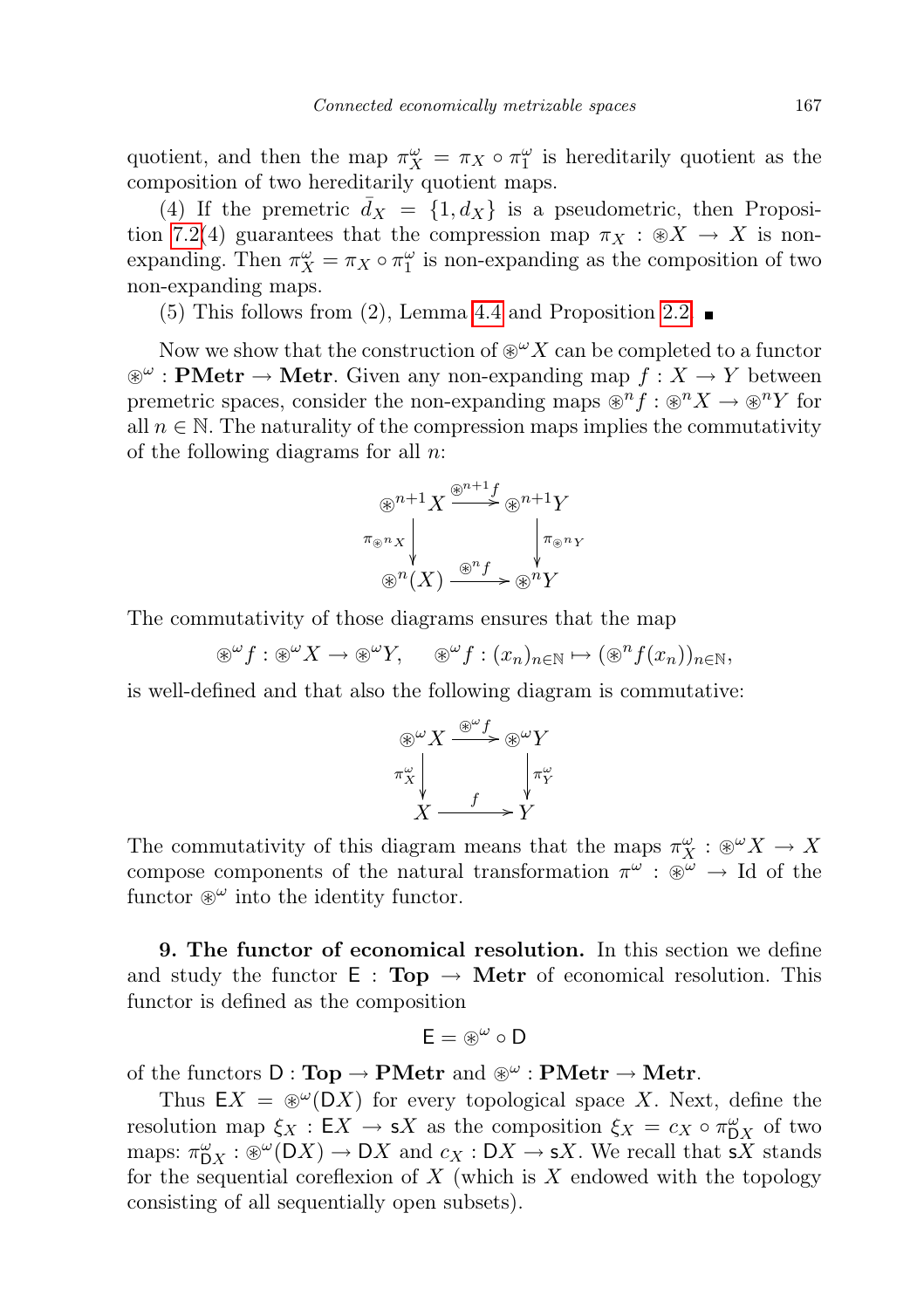The maps  $\xi_X$  can be seen as the components of a natural transformation  $\xi : E \to s$  from the functor E to the functor s of sequential coreflexion.

The following theorem describes some properties of the spaces  $EX$  and maps  $\xi_X : \mathsf{E} X \to X$ . Below by a *convergent sequence* in a topological space X we understand the image  $f(S_0)$  of the standard convergent sequence  $S_0 = \{0\} \cup \{1/n : n \in \mathbb{N}\}\subset \mathbb{R}$  under a continuous map f:  $S_0 \to X$ .

<span id="page-23-0"></span>THEOREM 9.1. For any topological space  $X$ ,

- (1)  $EX = \mathcal{D}^{\omega}DX$  is an economical complete metric space of cardinality  $|EX| \leq \mathfrak{c} \cdot |X|^{\omega};$
- (2) the map  $\xi_X : \mathsf{E} X \to \mathsf{s} X$  is a monotone quotient surjection;
- (3) the space  $\mathsf{E} X$  is connected if and only if the sequential coreflexion  $\mathsf{s} X$ of X is connected;
- (4) the map  $\xi_X : \mathsf{E} X \to X$  is quotient if and only if the space X is sequential;
- (5) the map  $\xi_X : \mathsf{E} X \to X$  is hereditarily quotient if and only if X is Fréchet–Urysohn;
- (6) each point  $a \in \mathsf{E} X$  has a neighborhood  $U_a \subset \mathsf{E} X$  whose image  $\xi_X(U_a)$ lies in a convergent sequence in X.

*Proof.* (1) This follows from Theorem [8.2\(](#page-20-2)1) and the fact that  $|DX| \leq$  $\aleph_0 \cdot |X|^\omega$ .

(2) The map  $\xi_X = \pi_X^{\omega} \circ c_X : \mathsf{E} X \to \mathsf{s} X$  is quotient, being the composition of two maps which are quotient by Theorem [8.2\(](#page-20-2)2) and Corollary [4.2.](#page-11-0) To show that  $\xi_X$  is monotone, take any point  $x \in X$  and consider the preimage  $c_X^{-1}(x) \subset \mathsf{D}X$ . For any points  $y, z \in c_X^{-1}(x)$  we get  $d_{\mathsf{D}X}(y, z) = 0$  by the definition of the premetric  $d_{\mathsf{D}}$  and  $[y, z] \subset \overline{S}_y$  by the definition of  $\mathcal{D}(DX)$ . Now we see that  $\bigcup_{y \in c_X^{-1}(x)} \bar{S}_y = (c_X \circ \pi_X)^{-1}(x)$  is a connected subspace of  $\mathcal{D}(DX)$ . By Lemma [8.1,](#page-20-1) the map  $\pi_1^{\omega} : \mathcal{D}^{\omega}X \to \mathcal{D}X$  is monotone and hereditarily quotient. Consequently, the preimage

$$
\xi_X^{-1}(x) = (\pi_1^{\omega})^{-1}(c_X \circ \pi_X)^{-1}(x))
$$

is connected, witnessing that the map  $\xi_X$  is monotone.

(3) This follows from (2) and Lemma [4.4.](#page-12-0)

(4) If the space X is sequential, then  $sX = X$  and hence the map  $\xi_X$ :  $EX \to X$  is quotient by (2). If the map  $\xi_X : EX \to X$  is quotient, then the space  $X$  is sequential, being the image of a metrizable space under a quotient map (see  $[7, 2.4.6]$  $[7, 2.4.6]$ ).

(5) If the map  $\xi_X : E(X) \to X$  is hereditarily quotient, then the space X is Fréchet–Urysohn, being the image of a metrizable space under a hereditarily quotient map (see [\[7,](#page-27-6) 2.4.G]).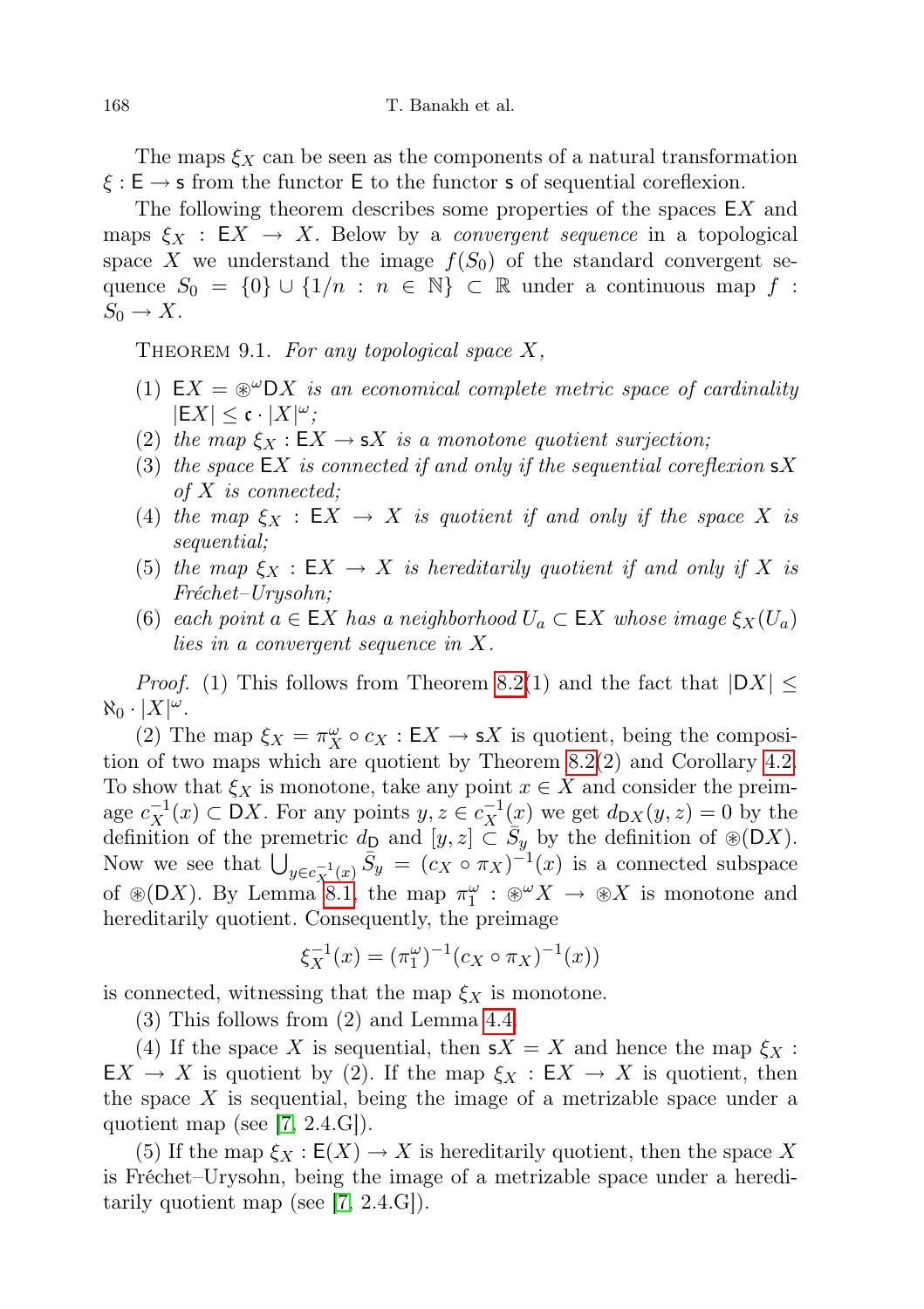Now assume conversely that the space  $X$  is Fréchet–Urysohn. In this case  $sX = X$ . First we show that the composition  $c_X \circ \pi_{\mathsf{D}X} : \mathsf{B} \circ \mathsf{D}X \to X$  is pseudo-open. Given any point  $x \in X$  and an open set  $U \subset \mathcal{B}(DX)$  containing the preimage  $(c_X \circ \pi_{DX})^{-1}(x)$ , we need to check that the image  $V = c_X \circ \pi_{\mathsf{D}X}(U)$  is a neighborhood of x in X. Assuming the converse, we could find a sequence  $\{x_n\}_{n\in\mathbb{N}}\subset X\setminus V$  that converges to the point x. Consider the continuous map  $f: S_0 \to X$  such that  $f(0) = x_0$  and  $f(1/n) = x_n$ . Consider the point  $a = (f, 0) \in DX$ . This point also belongs to the cobweb  $\mathcal{L}(DX)$  and lies in the set  $(c_X \circ \pi_{DX})^{-1}(x) \subset U$ . Since U is open, there is  $r \in (0,1]$  such that  $B_{\mathcal{B}DX}(a,r) \subset U$ . Choose any integer  $n > 1/r$ . By Proposition [7.2\(](#page-16-1)2),

$$
(f, 1/n) \in B_{\mathsf{D}X}(a, r) = \pi_{\mathsf{D}X}(B_{\mathcal{B}\mathsf{D}X}(a, r)) \subset \pi_{\mathsf{D}X}(U)
$$

and hence  $x_n = f(1/n) = c_X(f, 1/n) \subset c_X \circ \pi_{\mathsf{D}X}(U) = V$ , which contradicts the choice of  $x_n$ . This contradiction shows that the map  $c_X \circ \pi_{\mathsf{D}X}$  is pseudo-open and hence hereditarily quotient.

By Lemma [8.1,](#page-20-1) the map  $\pi_1^{\omega} : \mathcal{D}^{\omega}(\mathsf{D}X) \to \mathcal{D}(\mathsf{D}X)$  is hereditarily quotient. Then  $\xi_X = c_X \circ \pi_{\mathsf{D}X} \circ \pi_1^{\omega}$  is hereditarily quotient as the composition of hereditarily quotient maps.

(6) Since  $\xi_X = c_X \circ \pi_{\mathsf{D}X} \circ \pi_1^{\omega}$  and the map  $\pi_1^{\omega} : \mathcal{D}X \to \mathcal{D}X$  is continuous, it suffices to check that each point  $a \in \mathcal{D}X$  has a neighborhood  $U_a$  whose image  $c_X \circ \pi_{\mathcal{D}X}(U_a)$  lies in a convergent sequence in X. If  $a \in \mathcal{D}X \setminus DX$ , then the map  $\pi_{DX}$  is locally constant at a. Consequently, a has a neighborhood  $U_a$  whose image  $c_X(\pi_{\mathsf{D}X}(U_a))$  is a singleton.

If  $a \in DX \subset \mathcal{D}X$ , then  $a = (f, t)$  for some continuous map  $f \in$  $C(S_0, X)$  and some  $t \in S_0$ . By the definition of the premetric  $d_{\text{D}X}$ , we get  $c_X(B_{\mathsf{D}X}(a, 1)) \subset f(S_0)$ . Letting  $U_a = B_{\otimes \mathsf{D}X}(a, 1)$  and applying Proposition  $7.2(2)$ , we conclude that the image

$$
c_X \circ \pi_{\mathsf{D}X}(U_a) = c_X(B_{\mathsf{D}X}(a,1)) \subset f(S_0)
$$

lies in the convergent sequence  $f(S_0)$  in X.

10. Locally extremal functions on connected metric spaces. In this section we shall apply the cobweb construction to exhibit a non-constant locally extremal function defined on a connected complete metric space.

A function  $f: X \to \mathbb{R}$  is called *locally extremal* if each  $x \in X$  is a point of local maximum or local minimum of f. In 1912 W. Sierpiński [\[16\]](#page-27-12) proved that each continuous locally extremal function  $f : \mathbb{R} \to \mathbb{R}$  is constant. In [\[6\]](#page-27-13) this result was generalized to continuous locally extremal functions  $f: X \to \mathbb{R}$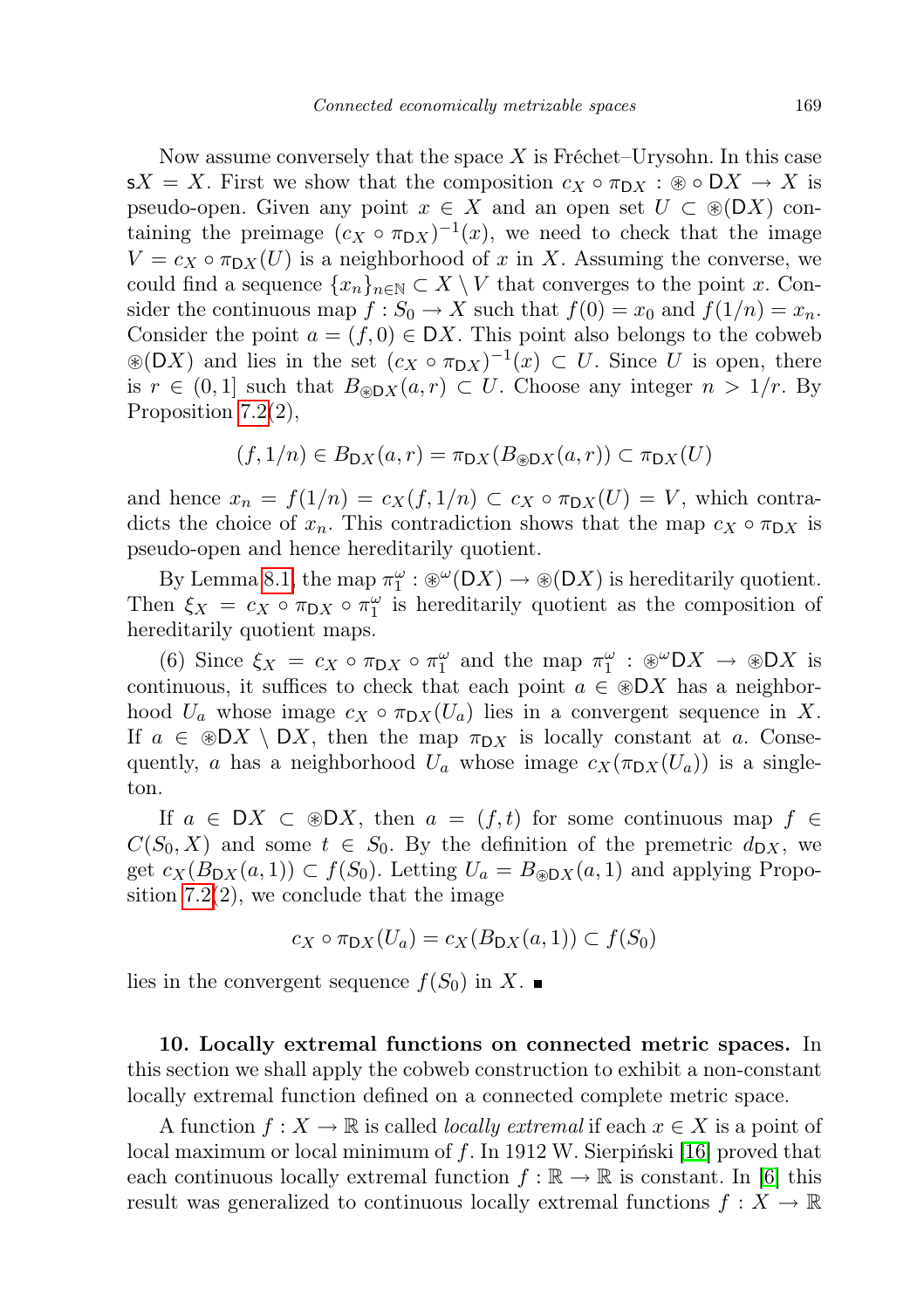defined on a connected topological space X of weight  $w(X) < c$ . Another generalization was proved by Fedeli and Le Donne [\[8\]](#page-27-14):

THEOREM 10.1 (Fedeli, Le Donne). A continuous locally extremal function  $f: X \to \mathbb{R}$  defined on a connected topological space X with cellularity  $c(X) < c$  is constant.

The cellularity requirement is essential in this theorem as shown by the projection pr :  $[0, 1] \times [0, 1] \rightarrow [0, 1]$  of the lexicographic square onto the interval (see [\[6\]](#page-27-13)). This projection is locally extremal but not constant. On the other hand, the lexicographic square  $[0, 1] \times [0, 1]$  is a first-countable linearly ordered connected compact Hausdorff space.

Having in mind this example, Morayne and Wójcik asked in [\[10\]](#page-27-0) and [\[11\]](#page-27-1) if there is a non-constant locally extremal function defined on a connected (complete) metric space.

An example of such a function was first constructed by Fedeli and Le Donne [\[8\]](#page-27-14) and independently by the authors in [\[4\]](#page-27-15). In this paper we construct such a non-constant locally extremal function with the help of the cobweb construction.

Consider the set  $II = \{-1, +1\} \times [0, 1]$  endowed with the premetric

$$
d((i, x), (j, y)) = \begin{cases} x - y & \text{if } i = -1 \text{ and } x \ge y, \\ y - x & \text{if } i = +1 \text{ and } y \ge x, \\ 1 & \text{otherwise.} \end{cases}
$$

By Theorem [7.3\(](#page-18-0)1) the map  $\pi_{II}: \mathcal{B}II \to II$  is a monotone quotient surjection. Consider its composition with the projection

$$
pr: II \to [0, 1], \quad pr: (i, x) \mapsto x.
$$

THEOREM 10.2. The composition  $f = \text{prox}_{\text{II}} : \mathcal{B}(\text{II} \to [0, 1])$  is a surjective continuous locally extremal function defined on the connected complete metric space  $\mathcal{B}II$ .

*Proof.* It is easy to check that the premetric  $d$  on II generates the smallest topology turning the projection pr :  $II \rightarrow [0, 1]$  into a continuous map. Endowed with this topology, the space II is connected. Applying Theorem [7.3\(](#page-18-0)3) we conclude that  $\mathcal{B}II$  is a connected complete metric space.

We claim that the map  $pr \circ \pi_{II} : \mathcal{B}II \to [0,1]$  is locally extremal. Take any point  $a \in \mathcal{B}$ II. If  $a \notin H$ , then f is locally constant at a by Proposi-tion [7.1\(](#page-16-0)3). If  $a \in H$ , then consider the open unit ball  $U_a = B_{\text{SII}}(a, 1)$  and apply Proposition [7.2\(](#page-16-1)2) to conclude that

$$
f(U_a) = pr(\pi_{\text{II}}(B_{\text{BII}}(a,1))) = pr(B_{\text{II}}(a,1)).
$$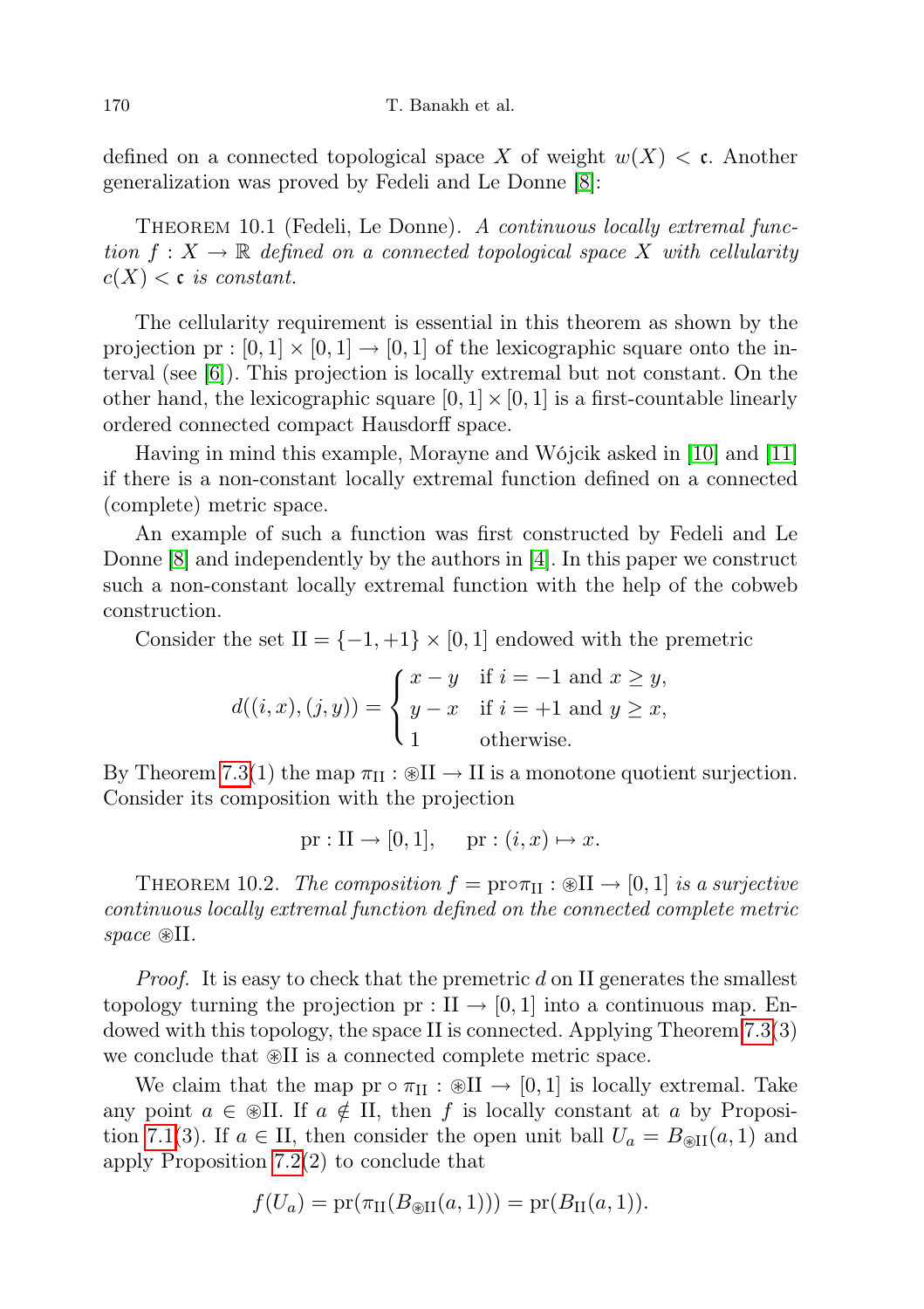Let  $a = (i, x)$  where  $i \in \{-1, +1\}$  and  $x \in [0, 1]$ . If  $i = -1$ , then  $f(U_a) =$  $pr(B_{II}(a, r)) \subset (x - r, x]$  and thus a is a point of local maximum of f. If  $i = +1$ , then  $f(U_a) = \text{pr}(B_{\text{II}}(a, r)) \subset [x, x + r)$  and hence a if a point of local minimum of  $f$ .

11. Some open problems. By Corollary [7.5,](#page-19-0) two metric spaces  $X, Y$ are homeomorphic provided their cobwebs  $\mathcal{X}, \mathcal{X}$  are homeomorphic.

PROBLEM 11.1. Are metric spaces  $X, Y$  homeomorphic if so are the spaces  $\mathscr{L}^{\omega} X$  and  $\mathscr{L}^{\omega} Y$ ? In particular, are the spaces  $\mathscr{L}(\mathbb{R}^n)$  and  $\mathscr{L}(\mathbb{R}^m)$ homeomorphic for some  $n \neq m$ ?

In [\[12\]](#page-27-16) E. Pol constructed for every  $n \in \mathbb{N}$  a metric space of covering dimension *n* having no separable subspaces of positive dimension.

PROBLEM 11.2. Let  $n \in \mathbb{N}$ . Is there an economical complete metric space  $X_n$  of covering dimension dim  $X_n = n$ ?

A natural candidate for such a space would be  $({\mathscr{L}}^{\omega}X)^n$  for a connected metric space X.

PROBLEM 11.3. Is  $\dim(\mathcal{D}^{\omega} X)^n = n$  for every connected metric space X and every  $n \in \mathbb{N}$ ?

In [\[11\]](#page-27-1), Morayne and Wójcik constructed a non-separably connected metric group which is an example of a (topologically) homogeneous nonseparably connected metric space.

A metric space  $X$  is called (*topologically*) homogeneous if for any two points  $x, y \in X$  there is a bijective isometry (a homeomorphism)  $f: X \to X$ with  $f(x) = y$ .

PROBLEM 11.4. Can a non-separably connected complete metric space be (topologically) homogeneous? In particular, is there an economical connected complete metric group?

PROBLEM 11.5. Is the space  $\mathcal{X}(topologically)$  homogeneous for some metric space  $X$  that contains more than one point?

Acknowledgements. We would like to thank Paweł Krupski for his topological seminar at which we had a chance to present our work and improve it greatly along the lines suggested by Krzysztof Omiljanowski. The first author expresses his thanks to Ryszard Engelking who called his attention to Sierpiński's paper [\[16\]](#page-27-12).

This paper was developed over a long period of time gaining in generality and complexity of the mechanisms that we first discovered in considerably simpler settings. Therefore, an earlier draft [\[5\]](#page-27-17), which is less advanced but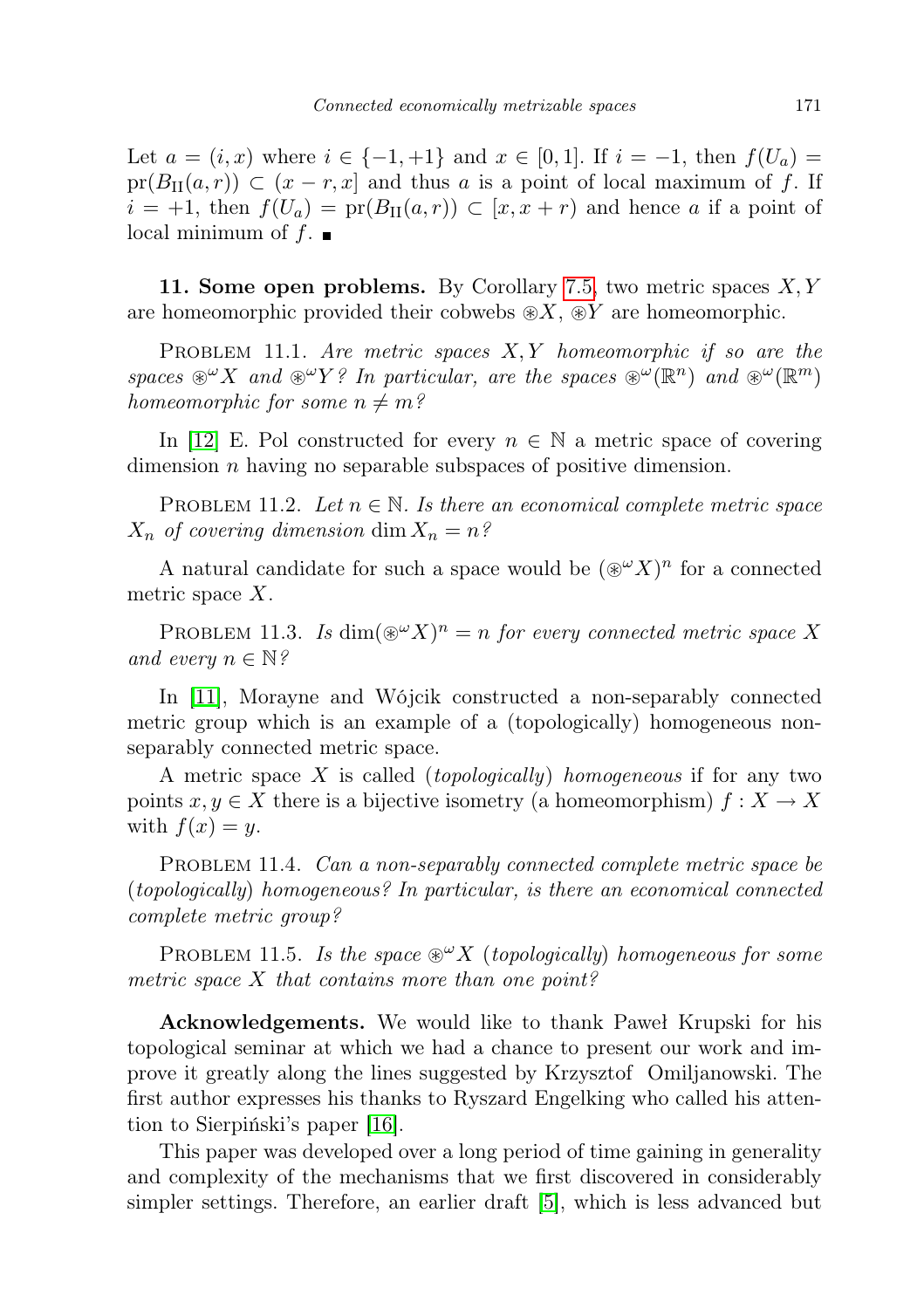more compact, may still be of interest to those who want to see the shortest solution of the original problem of constructing a non-separably connected complete metric space, without studying all the mechanisms in full generality.

#### References

- <span id="page-27-10"></span>[1] A. V. Arhangel'skii, Some types of factor mappings and relations between classes of topological spaces, Dokl. Akad. Nauk SSSR 153 (1963), 743–746 (in Russian).
- <span id="page-27-8"></span> $[2] \quad$ —, Mappings and spaces, Russian Math. Surveys 21 (1966), no. 4, 115–162.
- <span id="page-27-7"></span>[3] A. V. Arhangel'skii and V. V. Fedorchuk, The basic concepts and constructions of general topology, in: General Topology I, A. V. Arhangel'skii et al. (eds.), Encyclopaedia Math. Sci. 17, Springer, Berlin, 1990, 1–90.
- <span id="page-27-15"></span>[4] T. Banakh, M. Vovk and M. R. Wójcik, On locally extremal functions on connected spaces, arXiv:0811.1771, 2008.
- <span id="page-27-17"></span>[5]  $\rightarrow$ ,  $\rightarrow$ ,  $\rightarrow$ , Nonseparably connected complete metric spaces, arXiv.org/abs/0903. 4781v2, 2009.
- <span id="page-27-13"></span>[6] E. Behrends, S. Geschke and T. Natkaniec, Functions for which all points are local extrema, Real Anal. Exchange 33 (2007/2008), 467–470.
- <span id="page-27-6"></span>[7] R. Engelking, General Topology, Monograf. Mat. 60, PWN, 1977.
- <span id="page-27-14"></span>[\[8\]](http://dx.doi.org/10.1016/j.topol.2009.04.023) A. Fedeli and A. Le Donne, On metric spaces and local extrema, Topology Appl. 156 (2009), 2196–2199.
- <span id="page-27-9"></span>[9] M. Katětov, Complete normality of cartesian products, Fund. Math. 35 (1948), 271– 274.
- <span id="page-27-0"></span>[10] M. Morayne and M. R. Wójcik, Nonseparably connected metric spaces, in: Set Theory, Topology and Banach Spaces (Kielce, 2008), [http://atlas-conferences.com/cgi](http://atlas-conferences.com/cgi-bin/abstract/caxg-08)[bin/abstract/caxg-08.](http://atlas-conferences.com/cgi-bin/abstract/caxg-08)
- <span id="page-27-1"></span> $[11] \quad -,-$ , A nonseparably connected metric space as a dense connected graph, Houston J. Math. 36 (2010), 1227–1232.
- <span id="page-27-16"></span>[12] E. Pol, Strongly metrizable spaces of large dimension each separable subspace of which is zero-dimensional, Colloq. Math. 39 (1978), 25–27.
- <span id="page-27-5"></span>[13] E. Pol and R. Pol, A connected, locally connected infinite metric space without separable sets of positive dimension, preprint.
- <span id="page-27-2"></span>[14] R. Pol, Two examples of non-separable metrizable spaces, Colloq. Math. 33 (1975), 209–211.
- <span id="page-27-11"></span>[15] E. Puzio, Limit mappings and projections of inverse systems, Fund. Math. 80 (1973), 57–73.
- <span id="page-27-12"></span>[16] W. Sierpiński, Dowód przeliczalności extremów właściwych, C. R. Soc. Sci. Varsovie Cl. III 5 (1912), 232–237; French transl.: Démonstration de la dénombrabilité des valeurs extrêmes d'une fonction, in: Oeuvres Choisies, Tome II, PWN, Warszawa, 1975, 49–51.
- <span id="page-27-3"></span>[17] P. Simon, A connected, not separably connected metric space, Rend. Istit. Mat. Univ. Trieste 32 (2001), Suppl. 2, 127–133.
- <span id="page-27-4"></span>[18] M. R. Wójcik, Closed and connected graphs of functions; examples of connected punctiform spaces, Ph.D. thesis, Katowice, 2008, [http://www.apronus.com/math/](http://www.apronus.com/math/MRWojcikPhD.htm) [MRWojcikPhD.htm.](http://www.apronus.com/math/MRWojcikPhD.htm)